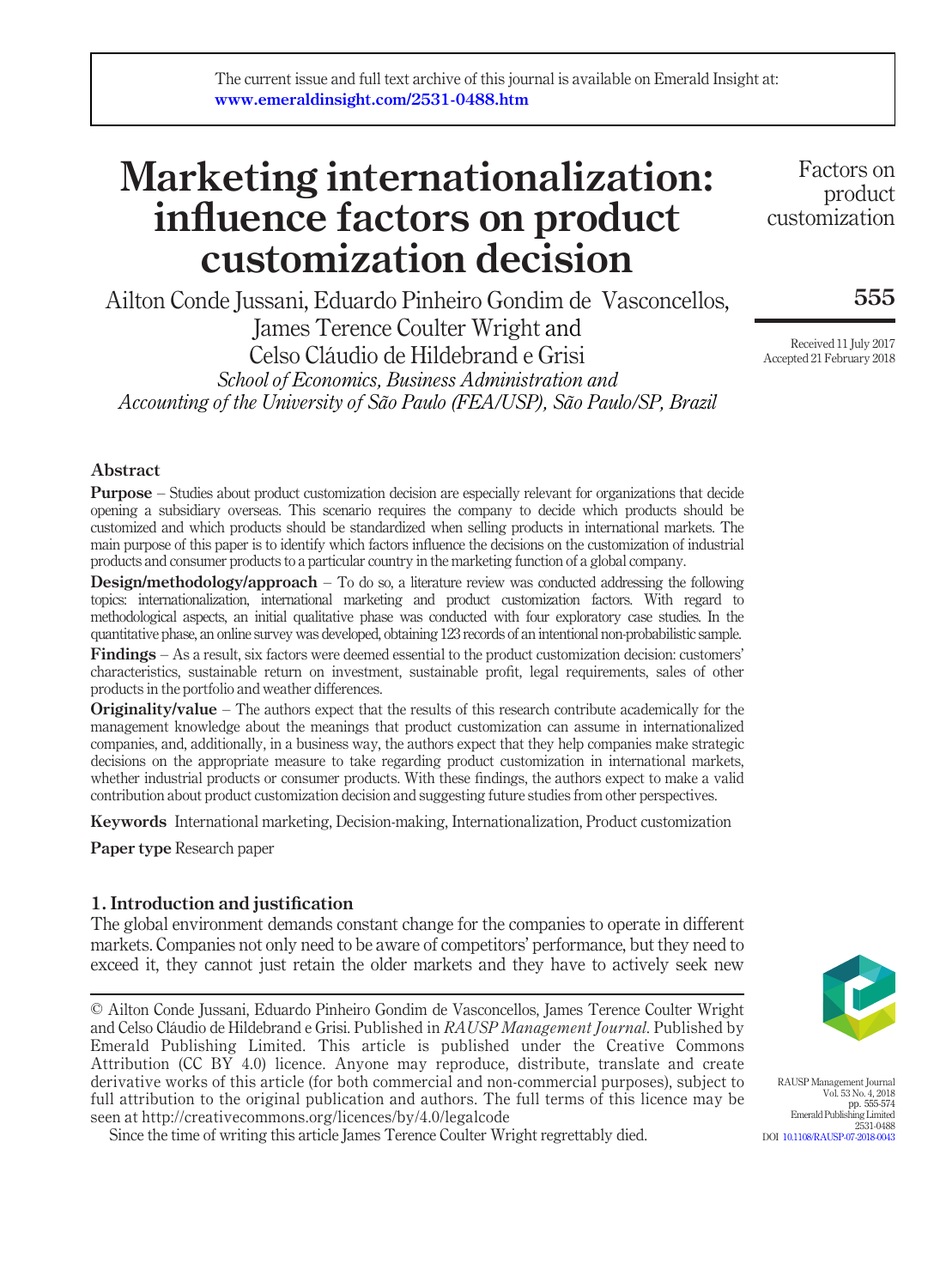consumer markets available, new possibilities to increase their profitability and acquire knowledge for innovation (Kiss *et al.*[, 2013](#page-18-0)).

> Companies that adopt a global approach become better able to develop products with globally compatible characteristics. A company that leaves product development exclusively to its subsidiaries will ultimately create difficulties for itself in relation to the transfer of the technology developed. Thus, in the global marketing environment, the company needs to adapt its management model to respond to the relevant differences in international markets and extend the knowledge acquired in the subsidiaries, establishing a balance between autonomy and integration.

> Therefore, to reap the benefits from a global operation, the company should properly plan the integration of the marketing mix associated with the four basic dimensions of supply in any consumer market: configuration of the product, definition of the sales price, promotion efforts in the local market and the distribution method or place. These dimensions are popularly known as the 4Ps of the marketing function ([McCarthy, 1996\)](#page-18-1). Within the perspective of the 4Ps, a critical aspect of the marketing function is the balance between standardization and customization of products in the local market.

> From this perspective, certain decisions on customization may improve the net profit from sales in the local market. However, the inappropriate use of customization may reduce overall net profits. By customizing the product above a certain limit, the possibility of using it in other countries is lost, and the cost rises because of the smaller scale of components. On the other hand, by standardizing the product, local opportunities are lost, among other consequences. Currently, internationalized companies face this dilemma. In short, excessive customization may lead to loss of synergies, scale and unnecessary cost increases, and the lack of customization may prevent the acceptance of the product in the target market because of a lack of customer appeal ([Keegan, 2013\)](#page-18-2). Between the two extremes, there are many possibilities. Based on an inductive analysis, we will investigate the importance of customizing products when a company decides to sell them in international markets.

> As a result of this reflection, the subject of interest of this research is the balance between customization and standardization of products in internationalized companies. Thus, we propose the following objectives:

- identify factors to be considered in the decision on product customization for a given country;
- identify the relative importance of these factors; and
- analyze how the importance of factors differs between B2B and B2C products.

In the products definition, B2B means Business to Business, that is, products manufactured by one company and intended to another company characterized for being an intermediate consumer. In addition, B2C, Business to Consumer, is the product manufactured by a company and intended for the end consumer [\(Keegan, 2013](#page-18-2); [Hutt and Speh, 2012](#page-18-3)).

It is estimated that there is space for companies to operate in new markets not yet explored, leading them to analyze the feasibility of product customization. In the context of B2B marketing and B2C marketing theories, there are important differences, such as the buyer–seller relationship [\(Hutt and Speh, 2012\)](#page-18-3). In addition, if there are other differences between B2B and B2C, the company should consider different factors depending on the type of product marketed.

With regard to the method, data collection was organized in two phases. Thus, the first phase, qualitative, was characterized by semi-structured interviews with experts, seeking to consolidate the literature review on factors that influence the customization of B2B and B2C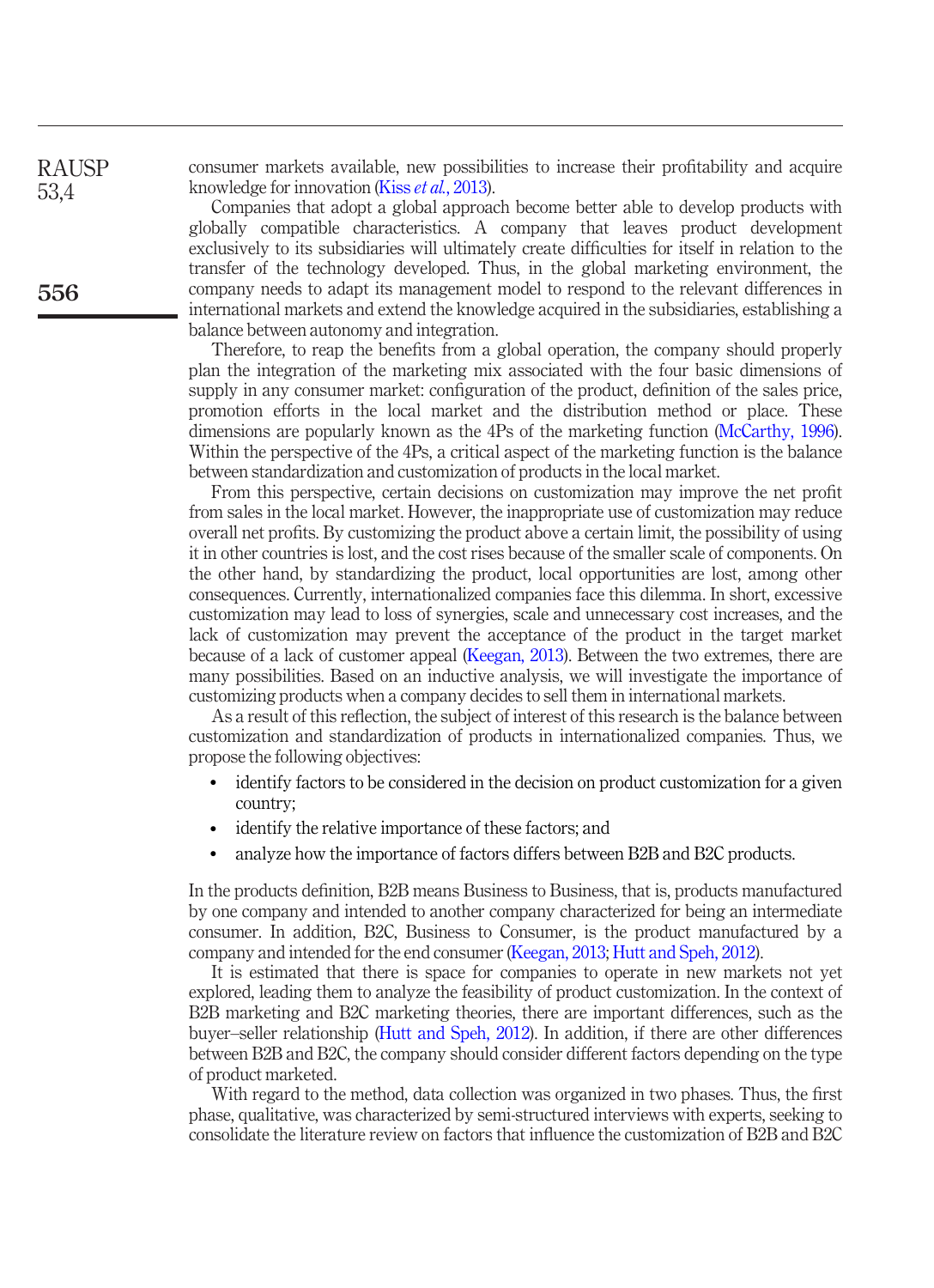products. The consequence was the improvement of the list of factors. Subsequently, in the second phase, quantitative, the consolidated list of factors of the first phase was used in a survey-type questionnaire. As a result, we obtained an intentional sample of 123 individuals with experience in B2B and B2C product customization. Nonparametric statistics were used for data analysis, which will be discussed later.

We expect that this study, in addition contributing to the literature on business administration, can be a source of information to assist managers in their decisions about standardization strategies and product customization in the international market. The increased volume of world trade, driven by emerging countries ([UNCTAD, 2016](#page-19-0)), makes this study even more relevant. Moreover, there is a lack of empirical studies focused on identifying and prioritizing the factors influencing the decision on customization comparing the two types of products, B2B and B2C, in global markets. Finally, to clarify the scope regarding the theoretical framework of this research, [Figure 1](#page-2-0) was elaborated.

In this figure, the intersection of the core concepts represents the research objective. Thus, it is a important component of the marketing function: decisions of internationalized companies on product customization for the various countries in which they operate. Next, we will duly detail each of these aspects.

# 2. Theoretical framework

There are many interests that stimulate companies to internationalize. This decision reflects their proactive or reactive positioning when facing macro-environmental changes. Proactive stimuli represent the motivations for attempts to implement strategic changes and imply a greater control of outcomes (Kiss et al.[, 2013](#page-18-0)).

Examples of proactive motivations are profits benefits, unique or exclusive products, technological advantage, exclusive information and economies of scale. Reactive motivations appear in companies that, affected by the environment, change their activities over time and often imply a threat bias that leads to a perceived risk greater than the standard. Examples of reactive motivations are competitive pressures, overproduction, decline in domestic sales, idle capacity and saturated domestic markets [\(Czinkota and](#page-18-4) [Ronkainen, 2012\)](#page-18-4).

Reactive motivations, especially those related to unexpected or unforeseen changes in domestic consumption patterns and industry conditions, imply a reduction of information on foreign markets, which increases uncertainty and anxiety about internationalization and leads to a higher perceived risk than objective standards may indicate. In other words, proactive companies decide to internationalize because they wish to do so. Reactive companies internationalize because they need to do so.

Consequently, companies face a dilemma in the sense that they need to develop global approaches that increase the potential for growth and profit, without ignoring the specifics



<span id="page-2-0"></span>Figure 1. Core concepts and research objective

**Source:** Prepared by the authors (2018)

Factors on product customization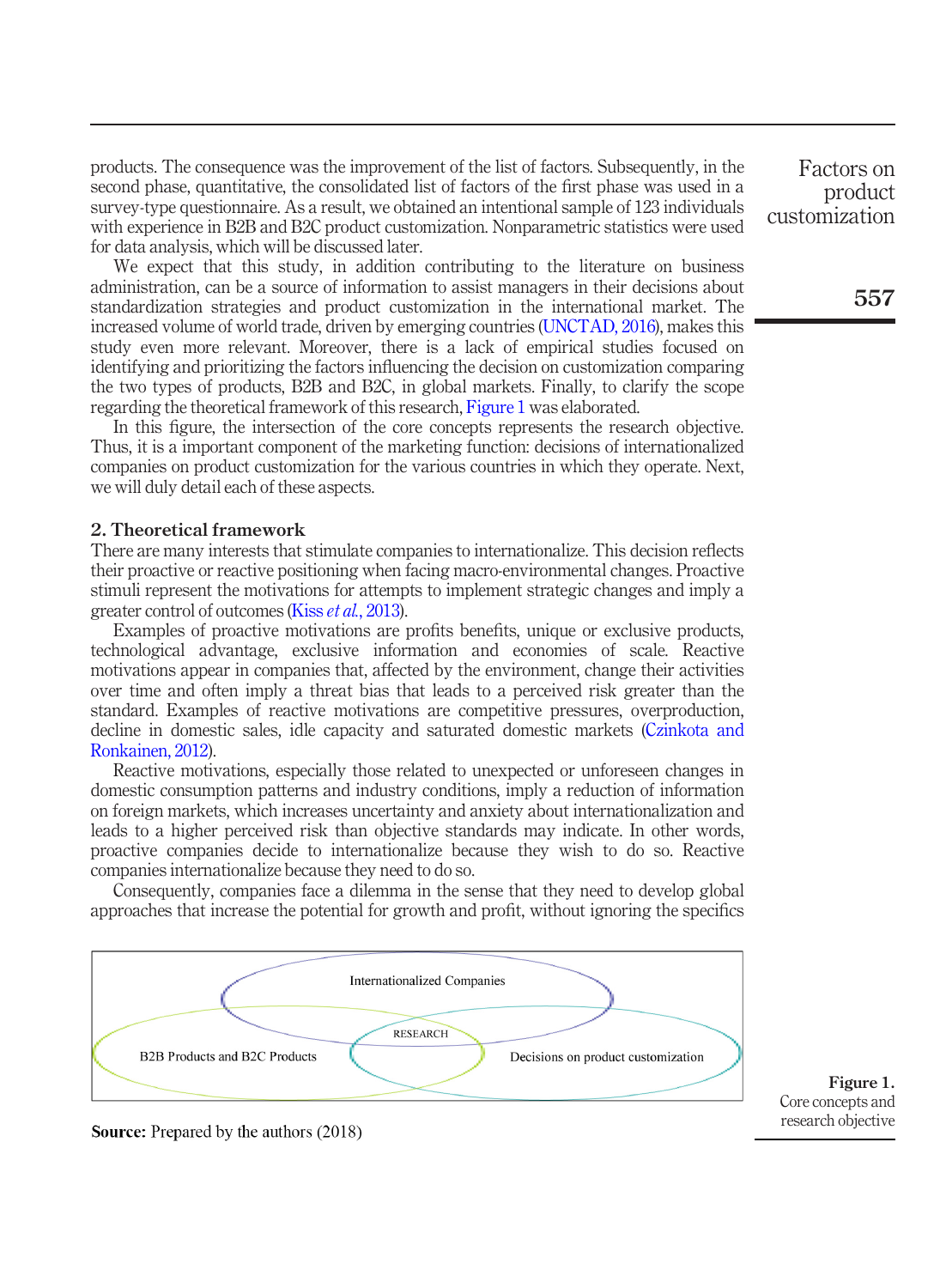**RAUSP** 53,4

558

of the local approach. For this to happen, huge investments in the development of global programs are required. However, the company may benefit from the level and scope that the presence in multiple markets will provide (Senn et al.[, 2013\)](#page-19-1).

Although a common set of knowledge and theories applies to both industrial marketing and consumer goods marketing, there are important differences between them, such as: the nature of the markets, the buyer's behavior and the buyer–seller relationship. According to [Hutt and Speh \(2012\),](#page-18-3) one of the main differences is the buyer–seller relationship, in general, close and long lasting.

Therefore, the sale does not represent the final result; instead, it will signal the beginning of a relationship. Therefore, the essence of industrial marketing is to build relationships, where companies have to know their customers, how they want to be treated and treat them differently. [Swani](#page-19-2) *et al.* (2014) argue that there are differences in the marketing strategies used in B2B and B2C. Typically, B2C uses social media to increase brand awareness and loyalty, whereas in B2B, companies are hesitant to use this feature. [Table I](#page-3-0) shows the characteristics of these markets.

#### 2.1 Customization of products in the international market

Despite the predominance of product standardization, there are differences depending on the product and the place where they are marketed. The need for customization increases as products tend to be consumer and customers have characteristics peculiar to the target market. B2B products require less adjustments than B2C products [\(Czinkota and](#page-18-4) [Ronkainen, 2012\)](#page-18-4).

As companies gain experience in global markets, the new approach is to ensure the maximum standardization where possible and the necessary customization while offering difference according to the local needs [\(Jussani and Vasconcellos, 2013\)](#page-18-5).

Thus, among the several factors that influence the decision to customize products, the following factors will be analyzed: legal requirements, sustainable return on investment, sustainable profit, the impact of customization on portfolio sales, consumer' characteristics and weather differences. These factors will be described below.

In recent years, the number and scope of international environmental agreements have increased as a result of the internationalization of the global environment and the increase of environmental awareness by the population. For the sale of products and services to be possible, they must be in line with the prevailing environmental conditions of the target market. Companies need to manage rules, laws, regulations, policies and social standards involved in the use and/or protection of environmental resources [\(Novellie](#page-18-6) *et al.*, 2016).

| # | Industrial market (B2B)                                                                                             | Consumer goods market (B2C)                                                                                                                         |  |  |
|---|---------------------------------------------------------------------------------------------------------------------|-----------------------------------------------------------------------------------------------------------------------------------------------------|--|--|
|   | Customers are legal entities                                                                                        | Customers are individuals                                                                                                                           |  |  |
| 2 | The individual purchase volume is significant and<br>aims to meet the needs of an entire organization               | The customer buys only a few units, usually for his<br>or her own or close people's consumption                                                     |  |  |
|   | 3 The relationship between industrial marketing<br>professionals tends to be close and long lasting                 | The relationship between retail companies and<br>customers tends to be more impersonal and<br>massified                                             |  |  |
|   | 4 The customers' purchase decision requires<br>hierarchical approval and numerous departments<br>within the company | The purchase decision is influenced by the<br>consumer's needs, people close to them, people who<br>are a reference in the product and by the media |  |  |
|   | <b>Source:</b> Adapted from Hutt and Speh (2012), p. 18                                                             |                                                                                                                                                     |  |  |

#### <span id="page-3-0"></span>Table I.

Characteristics of customers and consumers in the B2B and B2C markets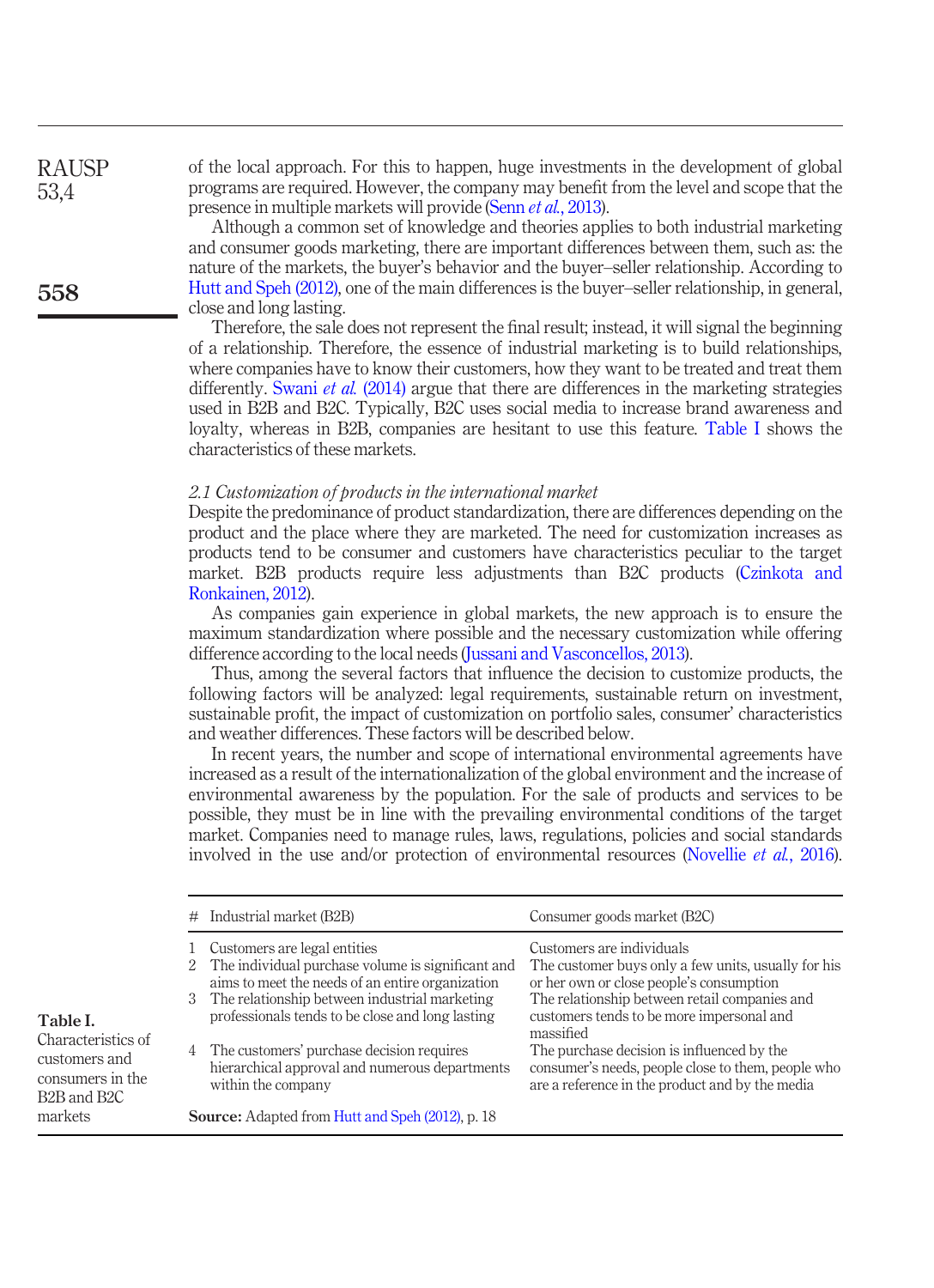International rules and standards also affect the choice of a country for the installation of a subsidiary. This influences the actions of national political players, especially government officials and groups of interest of society, who can make changes in laws and regulations to achieve their goals at the national level [\(Cortell and Davis, 1996](#page-18-7)).

Also in the context of international marketing, the primary element that motivates standardization in all markets is cost, such as economy of scale in R&D [\(Keegan, 2013\)](#page-18-2). Companies seek to achieve a sustainable return on investment, that is, a viable product customization requires a percentage of return, in cash, on the initial investment in production, sales and other costs.

For example, wholesalers (B2B) and retailers (B2C) establish a percentage margin on sales – large enough to cover the estimated operating costs and taxes on the capital invested – plus the desired profit. An integrated global marketing strategy can reduce global costs in many ways. For example, the company can increase the benefits of economies of scale by grouping production, or other activities, in two or more countries. Alternatively, the firm could transfer its manufacturing process to low-cost production countries ([Yip, 1989](#page-19-3); Senn et al.[, 2013\)](#page-19-1).

Also, one should consider that the differences between markets in terms of structure for production and distribution show variations between countries. Even when these countries have a similar economic situation, there is a need for adaptations in the product, its packaging, price and in the distribution method. This allows us to argue that standardization will lead to a potential reduction in profitability ([Samiee and Roth, 1992](#page-19-4)).

Customizing products, despite being the option that best meets the customers' needs and respects their cultural differences, will only be maintained if it is capable of generating sustainable profit. Therefore, opting for product customization will be economically viable only when the return is greater than the return that the company is able to achieve in other investments, that is, opportunity costs (Ross *et al.*[, 2012\)](#page-19-5).

It should be noted that the ultimate goal of the company is not to reduce costs through standardization, but rather to achieve long-term profitability through sales resulting from different consumer needs [\(Rao-Nicholson and Khan, 2017\)](#page-18-8). For [Davcik and Sharma \(2015\)](#page-18-9), lower costs resulting from standardization are not the main objective of companies, but rather increase the profitability and competitiveness of the company.

To keep a sustainable profit, companies need to offer advantages in their portfolio that contribute to the increase in sales volume. The impact on portfolio sales factor can be understood as an additional sale that will create the opportunity to offer more products. The company can make certain changes in the product standards to create new business opportunities and gain more competitive advantages ([Keegan, 2013\)](#page-18-2). For example, in B2B products, instead of purchasing only a thermostatic valve to control engine temperature, the automaker could purchase the whole system to which the valve is coupled ([Jussani and](#page-18-5) [Vasconcellos, 2013](#page-18-5)).

Some companies adopt a proactive market orientation and focus on meeting the latent needs of customers, but these needs are not always expressed, and therefore, companies explore innovative opportunities more proactively than their competitors (Cai *et al.*[, 2015](#page-17-0)).

The strength of the multinational company's brand can also impact portfolio sales, as it influences the customers' purchase option. Global brand products can be found by customers in many countries around the world. These companies have a centralized marketing coordination where professionals analyze how cultural and socioeconomic characteristics affect brand image performance in the target market ([Steenkamp](#page-19-6) et al., 2003).

Although the brand informs consumers of its global positioning, its portfolio may require a certain degree of customization. Decisions on the customization of consumer products are

Factors on product customization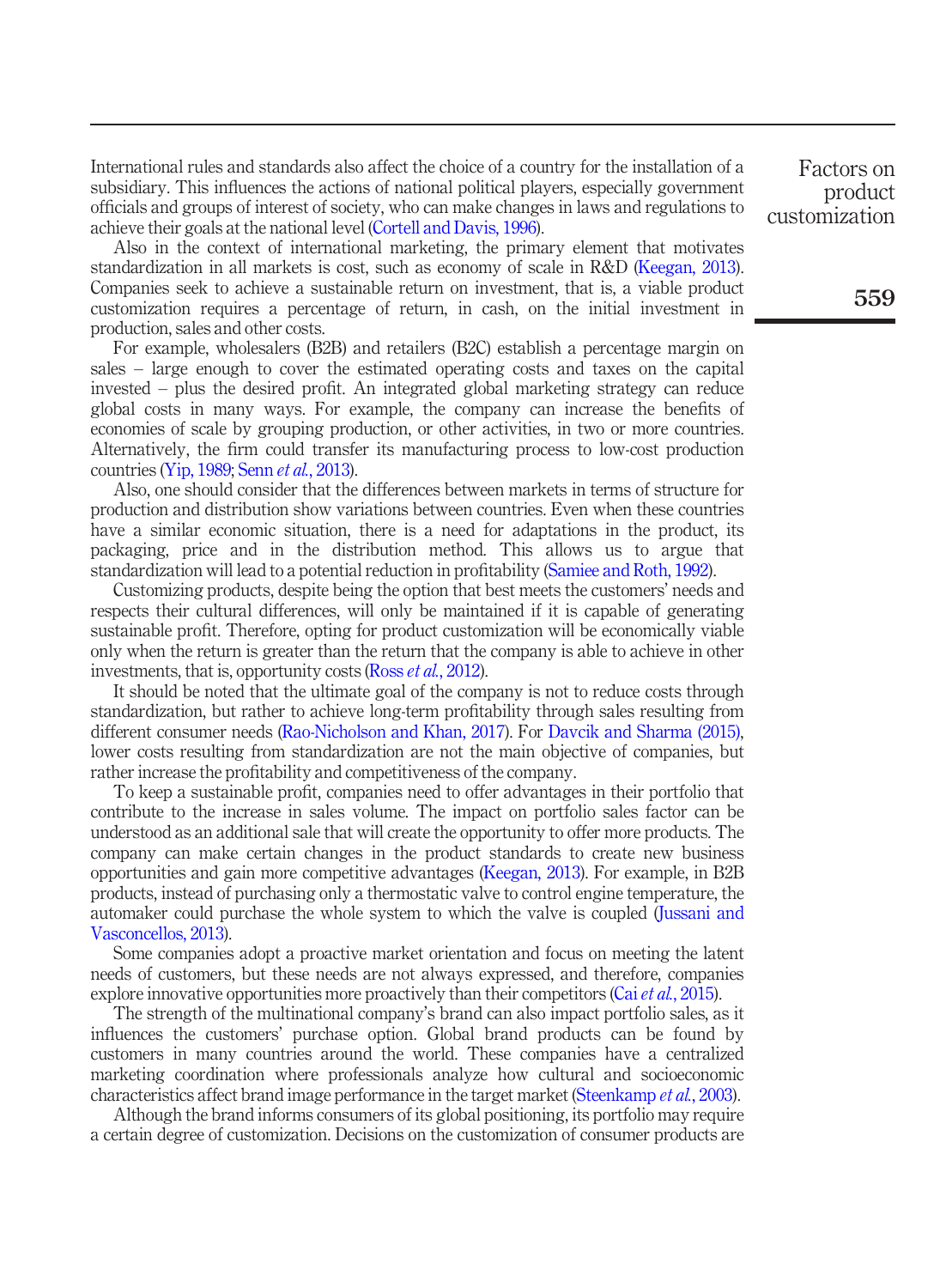directly affected by the consumer characteristics, that is, their behavior, taste, attitudes and local traditions, for example. Despite the growing trends of globalization, variations between countries are still significant, in terms of consumer needs, purchasing power, commercial infrastructure, culture, traditions and technological development [\(Davvetas and](#page-18-10) [Diamantopoulos, 2016](#page-18-10)). RAUSP

> Still on the context of consumer characteristics, [Thompson and Chmura \(2015\)](#page-19-7) state that there is a myopia in marketing that sees reality in an excessively simplified way. For example, the international company needs to make sure that the products respect religious or social customs. Today, customers can no longer be considered members of a homogeneous market group and this fact shows that the concept of market needs to be redefined as customization becomes more common. Many consumers face challenges in designing products that fit their personal needs. This leads companies to create interfaces with users to support them in the purchase decision ([Thompson and Chmura, 2015;](#page-19-7) [Schnurr](#page-19-8) [and Scholl-Grissemann, 2015](#page-19-8)).

> Differences between markets occur not only in terms of customs but also in relation to the availability of means of transportation, facilities, refrigeration and storage. In addition, differences in the way products are used often require adjustments in the shape of the product, packaging, price and distribution ([Krajicek, 2016\)](#page-18-11).

> It is common for companies to begin their internationalization process in countries with greater geographic proximity, where environmental and cultural diversity is lower. This is known as psychological distance, and it contributes to a lower need for product customization ([Czinkota and Ronkainen, 2012\)](#page-18-4). However, [Davvetas and Diamantopoulos](#page-18-10) [\(2016\)](#page-18-10) state that product customization is formed largely at the product category level. The authors advocate the use of category-specific strategies in the global and local brand management.

> Weather differences may also influence the product customization design. For example, mild temperatures may lead to a higher consumption of chocolate and ice cream ([Czinkota](#page-18-4) [and Ronkainen, 2012\)](#page-18-4). A study conducted by [Murray](#page-18-12) et al. (2010) showed that there is a relationship between temperature and consumer spending, which can be justified by the fact that the weather influences customers' behavior and mood, leading them to change their consumption habits. The sales volume of clothing and footwear tends to increase in the winter, whereas in the summer, the consumption of food and beverages increases [\(Roslow](#page-19-9) et al.[, 2000\)](#page-19-9). Coca-Cola developed selling machines that automatically change the price of soft drink based on changes in ambient temperature (Holt *et al.*[, 2004\)](#page-18-13).

#### 3. Research methodology

The research was conducted in two phases. The first phase, qualitative, was used to identify factors that influence the decision on product customization for a given country. The second phase, quantitative, was used to identify the relative importance of these factors and to analyze how the importance of the factors differs between B2B and B2C products.

The first phase involved a multiple case study in foreign multinational companies that have a subsidiary in Brazil for at least 10 years, which indicates that the company dominates aspects related to international markets. These characteristics indicate a certain degree of complexity in the target market and are related to the process of internationalization of the company. Companies surveyed Tetra Pak and Bristol Myers-Squibb (B2B products); and Nestlé Health Science and Johnson and Johnson (B2C products).

This multiple case study, based on interviews with experts, consolidated the review of factors that influence the customization of industrial and consumer products identified in the theoretical framework. The result of the interviews was the improvement of the list of

53,4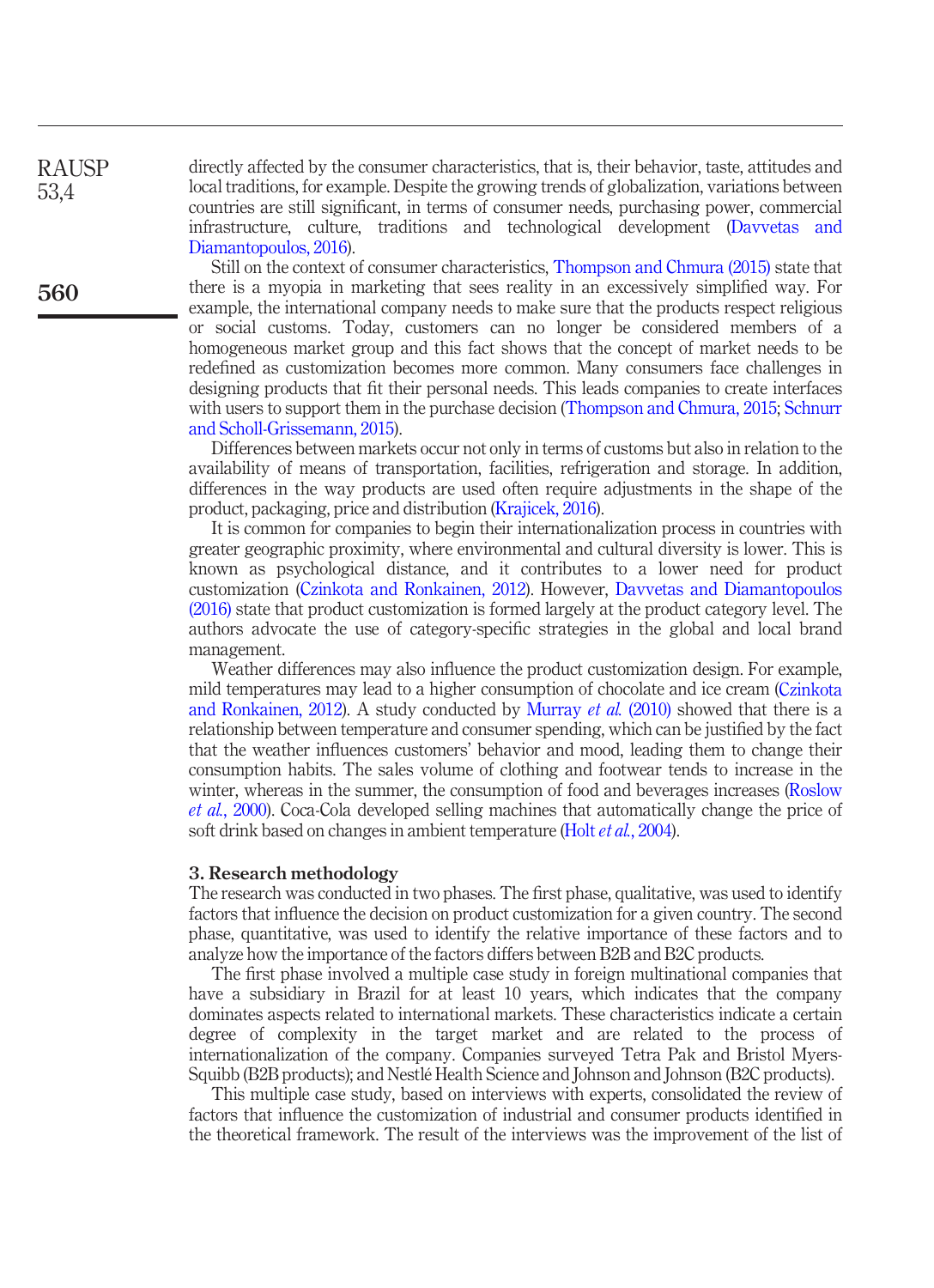product customization factors, that is, the qualitative phase was essential in identifying the customization factors for both types of products.

The second phase, quantitative–exploratory, was conducted through a survey-type electronic questionnaire available on the Web, to collect data about the characteristics and opinions of a certain group of people ([Fowler, 2013](#page-18-14)). Thus, the instrument was divided into three sections. The first section contained questions about the type of product: B2B, B2C or services. The second section was related to decisions on product customization. The third section included questions about demographic and financial information of the respondent and the company.

Before the final application of the instrument, a pretest was carried out with 11 executives, whose areas of expertise and technical knowledge are related to the topic of product customization. Thus, it was possible to identify and correct failures in the instrument ([Cooper and Schindler, 2013](#page-18-15)).

For the development of the theoretical model, the MDPO approach, method for delineating problems in the organization [\(Rubenstein, 1976](#page-19-10)), was used as reference. The MDPO allows us to organize, in a diagram, independent, dependent and moderator variable definitions [\(Figure 2\)](#page-6-0).

A crucial aspect of the MDPO is the formulation of propositions drawn from the literature and from other sources, which can be replicated [\(Rubenstein, 1976\)](#page-19-10). Thus, the MDPO begins with the definition of the desired effects resulting from the core objective. In this research, we want a scale of importance of the factors that influence the decision on product customization, that is, dependent variable (C). If the scale is elaborated, it can help prioritizing the factors in the decision on customization. Subsequently, a list of factors that can be manipulated or chosen is prepared. In this study, six factors deemed important by the authors, that is, independent variable  $(F)$ , were chosen from among dozens of customization factors, consulted in the literature review. Finally, the parameters or conditions that cannot be altered were identified. In this research, the parameter, that is, the moderator variable (G), is the type of product: B2B and B2C – without considering services, for example. Within the context of the use of the MDPO, it was possible to establish the theoretical model of the research.

As an important consequence of the use of the MDPO, to elaborate the theoretical model, the research does not present the hypotheses, focusing on the variables of [Figure 2,](#page-6-0) with the purpose of being tested empirically [\(Cooper and Schindler, 2013\)](#page-18-15). [Table II](#page-7-0) shows the list of



**Source:** Prepared by the authors (2018)

Factors on product customization

561

<span id="page-6-0"></span>Figure 2. Research model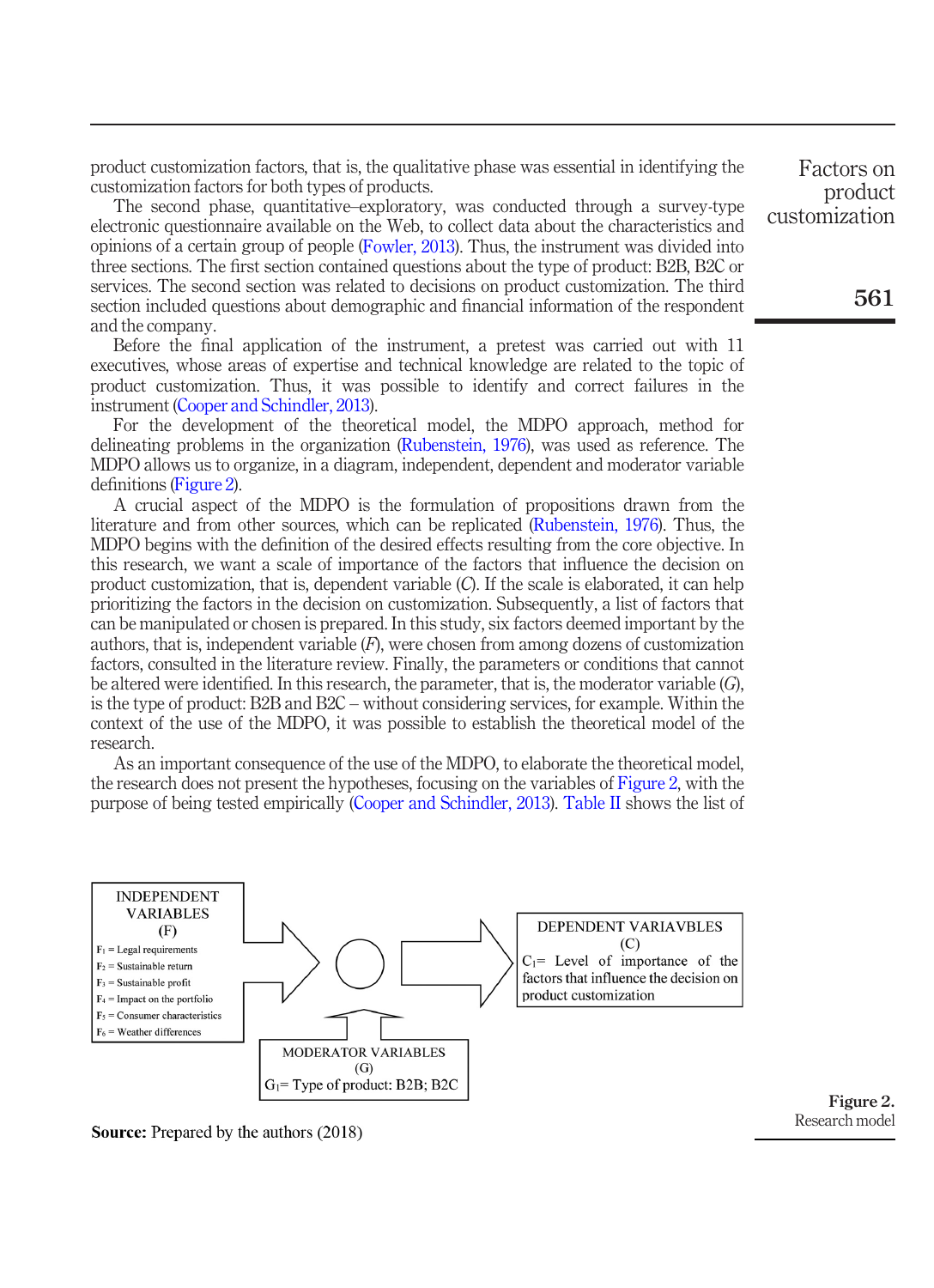| <b>RAUSP</b><br>53,4              | Category of<br>the variable                    | Variable                                            | Description                                                                                                                                                                                                          | Author                                                                                                                                                    |  |  |
|-----------------------------------|------------------------------------------------|-----------------------------------------------------|----------------------------------------------------------------------------------------------------------------------------------------------------------------------------------------------------------------------|-----------------------------------------------------------------------------------------------------------------------------------------------------------|--|--|
|                                   | Dependent<br>(C)                               | Degree of importance<br>of customization<br>factors | Level of importance of product<br>customization factors                                                                                                                                                              |                                                                                                                                                           |  |  |
| 562                               | Independent<br>(F)                             | Legal requirements                                  | International markets have their<br>own rules, regulations and laws<br>that establish the conditions and<br>specifications for products to be<br>legally marketed                                                    | Czinkota and Ronkainen<br>(2012), Cortell and Davis<br>(1996), Novellie et al.<br>(2016)                                                                  |  |  |
|                                   |                                                | Sustainable return on<br>investment                 | The cost of product customization<br>for different markets should<br>generate financial results that<br>exceed the initial investment in<br>production, sales and other costs                                        | Keegan (2013), Senn et al.<br>(2013), Samiee and Roth<br>(1992), Rao-Nicholson and<br>Khan (2017)                                                         |  |  |
|                                   |                                                | Sustainable profit                                  | Product customization is feasible<br>when the economic profitability is<br>greater than the one that the<br>company can achieve with the<br>same degree of risk in other<br>investments                              | Ross et al. (2012), Davcik<br>and Sharma (2015), Rao-<br>Nicholson and Khan<br>(2017)                                                                     |  |  |
|                                   |                                                | Impact of<br>customization on<br>portfolio sales    | The supply of differentiated<br>products whose value is perceived<br>by the customer creates<br>opportunities to increase the<br>company's sales volume                                                              | Keegan (2013), Steenkamp<br>et al. (2003), Cai et al.<br>(2015)                                                                                           |  |  |
|                                   |                                                | Consumer<br>characteristics                         | Product customization is affected<br>by the behavior, taste, attitudes<br>and traditions of the target market:<br>B2B (intermediate consumer) and<br>B2C (final consumer)                                            | Czinkota and Ronkainen<br>(2012), Schnurr and<br>Scholl-Grissemann (2015),<br><b>Thompson and Chmura</b><br>(2015), Davvetas and<br>Diamantopoulos (2016) |  |  |
|                                   |                                                | Weather differences                                 | Different temperatures stimulate<br>the consumption of certain<br>products. In the winter, the<br>consumption of clothing and<br>footwear increases. In summer, the<br>consumption of food and beverage<br>increases | Czinkota and Ronkainen<br>$(2012)$ , Roslow <i>et al.</i><br>$(2000)$ , Murray <i>et al.</i> $(2010)$                                                     |  |  |
| Table II.<br>List of variables of | Moderator<br>(G)                               | Type of product                                     | Industrial product (B2B)<br>Consumer product (B2C)                                                                                                                                                                   |                                                                                                                                                           |  |  |
| the research                      | <b>Source:</b> Prepared by the authors, (2018) |                                                     |                                                                                                                                                                                                                      |                                                                                                                                                           |  |  |

<span id="page-7-0"></span>variables, which were prepared based on the literature review and the qualitative phase, based on multiple cases, as already mentioned.

# 3.1 Sampling plan and general profile of respondents

The sample used in this research is intentional and non-probabilistic by convenience. Therefore, this is a sample selected following the evaluation criteria that identify representative elements. For being a non-probabilistic sample, the size was dimensioned so as to enable the use of nonparametric statistical techniques.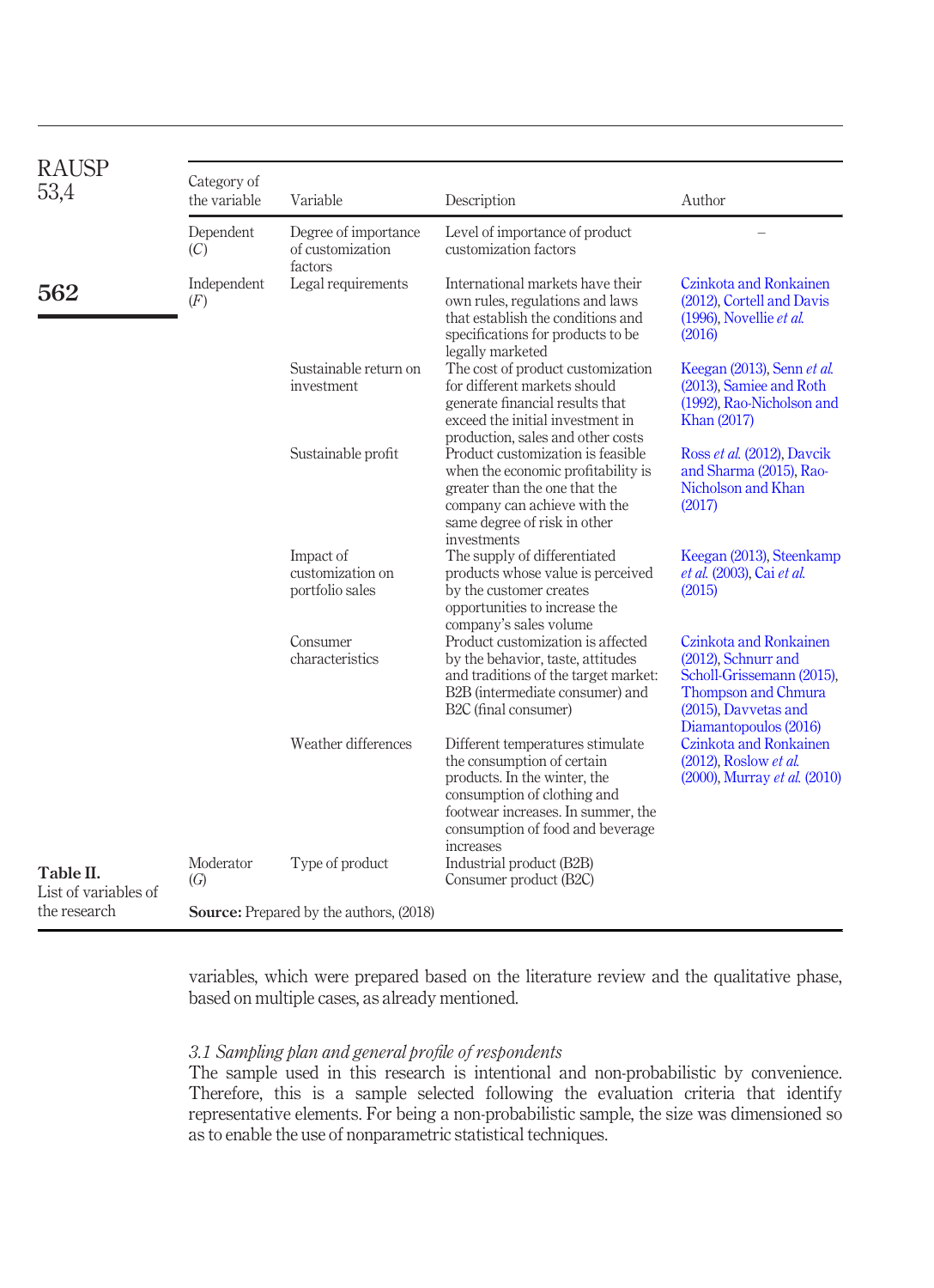Approximately 5,000 respondents were invited by e-mail to access the questionnaire on the Web page of the survey ([QUESTIONPRO, 2013](#page-18-16)). We eliminated 117 records whose answer was "No" to the qualifying question: "Have you ever directly participated in the decision making on product customization?". As a result, 123 valid records for the analysis of B2C and B2B products were used. It is known that the chances of obtaining results in line with reality increase considerably between 100 and 300 observations ([Anderson](#page-17-1) *et al.*, 2014). It can be deduced that the number of observations collected is consistent with the research conducted.

As for the general profile of the sample in relation to their position, we noticed a large number of directors (29.27 per cent) and managers (28.46 per cent). These two positions account for more than half of the sample of 123 respondents (57.73 per cent). The other respondents, that is, 42.27 per cent were distributed as follows: president or CEO (4.06 per cent), managing partner (17.07 per cent) and others (21.14 per cent). A similar comment applies in the analysis of B2B products, in which 31.15 per cent are directors, 31.15 per cent are managers, 3.28 per cent are presidents or CEOs, 18.03 per cent are managing partners and 16.39 per cent others. For B2C products, 27.42 per cent are directors, 25.81 per cent are managers, 4.84 per cent are presidents or CEOs, 16.13 per cent are managing partners and 25.8 per cent others. Thus, large part of the sample holds positions that are directly related to decision-making in the company's routine, and there is a consistency between the respondents' position and their period of experience in the position, that is, 47.97 per cent of respondents have more than 10 years of experience in the position. By considering professionals with more than six years in the position, the result corresponds to 73.17 per cent of the sample.

Finally, the sectors of activity, related to the sample, were adapted from the Research on Technological Innovation, PINTEC, carried out by the Brazilian Institute of Geography and Statistics [\(IBGE, 2013\)](#page-18-17). The list of sectors of activity is as follows: appliances and electrical materials, automotive, beauty and personal care, packaging and paper, communication equipment, pharmaceutical and pharmaco-chemical, machinery and equipment, furniture, parts and accessories for vehicles, food products, electronic and optical products, nonmetallic mineral products, chemical products, textiles and services. For the variable sector of activity of the company, the automotive sector (9.84 per cent) for B2B products and the food products sector (8.06 per cent) for B2C products stand out.

# 3.2 Reliability of the data collection instrument

The Statistical Package for the Social Sciences [\(SPSS, 2009](#page-19-11)) was used to perform the statistical treatment of the information collected. This software allowed us to elaborate different data analyses, from descriptive measures to reliability and normality tests of the sample.

Before the statistical tests were applied, we obtained the Cronbach's  $\alpha$  (alpha) coefficient, which measures the internal consistency of the survey instrument. This coefficient shows whether the proportion of the variability in the answers results from some kind of inconsistency of the questionnaire, which may lead to different interpretations and cause bias in the data collected. In short, the test checks whether the differences in the answers are because of the fact that the respondents have different opinions rather than because of different interpretations of the instrument.

The coefficient is considered appropriate from 0.70 ([Cronbach, 1951\)](#page-18-18), although a value higher than 0.60 is considered acceptable [\(Nunnally, 1978\)](#page-18-19). Based on these parameters, in the sample of 123 records, we obtained Cronbach's  $\alpha = 0.75$ . If we consider only 62 records of

Factors on product customization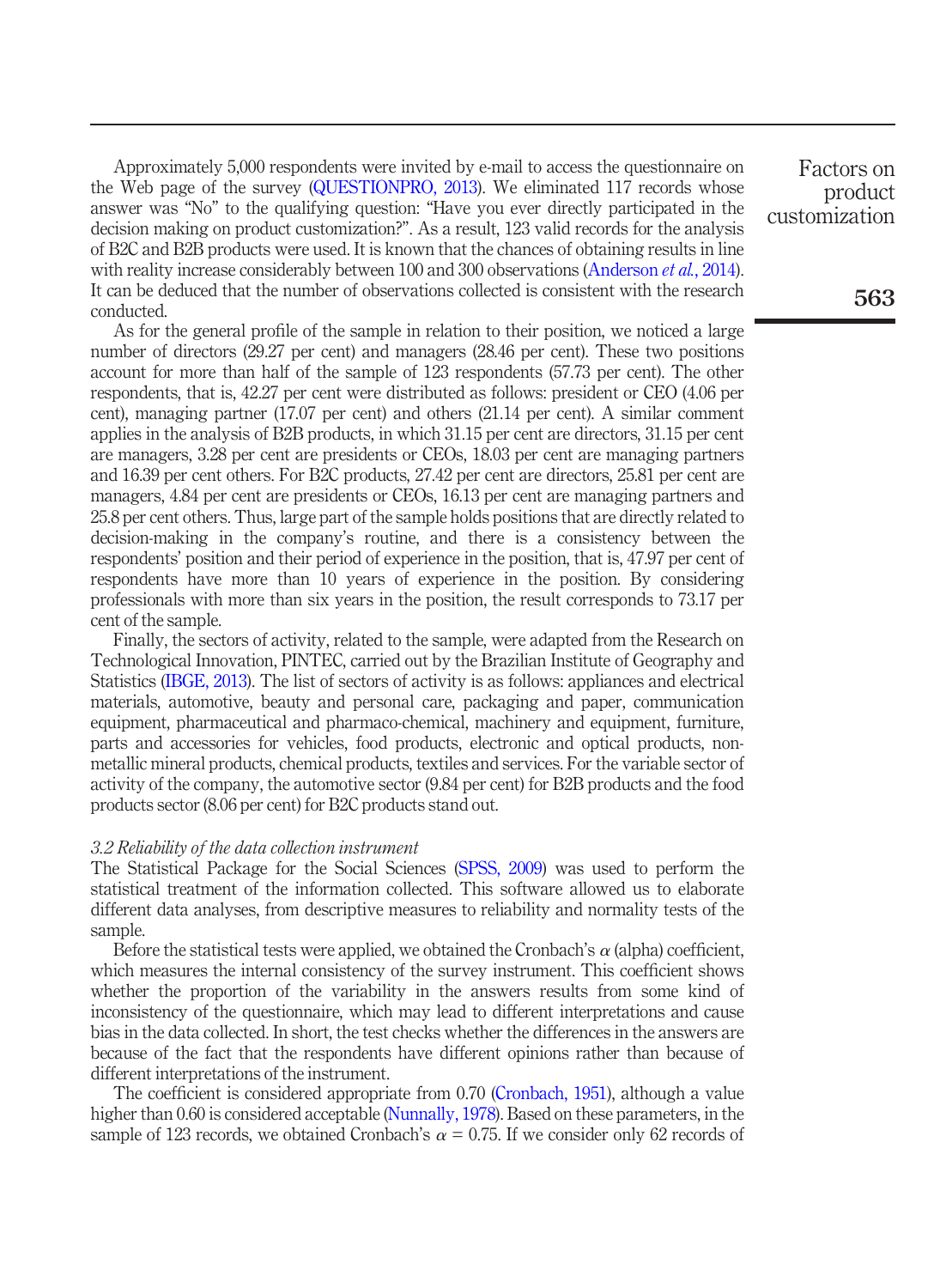B2B products, Cronbach's  $\alpha = 0.80$ . For the 61 records of B2C products, Cronbach's  $\alpha = 0.66$ . In view of the results presented, the instrument is reliable. **RAUSP** 53,4

#### 3.3 Sample normality test

Before analyzing the results, the Kolmogorov–Smirnov (K-S) test ([SPSS, 2009](#page-19-11)) was applied to check whether the sample is a normal distribution. Based on the 123 records, [Table III](#page-9-0) shows the result of the K-S test related to the six variables of the research.

Once the K-S test and p-value (significance level  $\alpha = 0.05$ ) were obtained for each of the variables, the results are analyzed with the aid of the  $p$ -value column. The level of significance is defined as:  $\alpha = 0.05$ . According to [Table III](#page-9-0), if p-value  $\langle \alpha$ , then the distribution of the variable differs from the normal distribution. According to the result obtained in the K-S test, we conclude that the sample has no normal distribution.

# 4. Analysis of results

The analysis is structured according to aspects that should be taken into account in the decision on product customization for the Brazilian market, restricted to sectors from the 123 records of the sample.

# 4.1 Level of importance of product customization factors

A six-position agreement Likert-type scale was used: (T)otally disagree  $= 1$ , (M)ostly disagree  $= 2$ , (S)lightly disagree  $= 3$ , (S)lightly agree  $= 4$ , (M)ostly agree  $= 5$  and (T)otally agree = 6. This scale of forced choice requires that most participants have a definite position on the subject. In this circumstance, it is reasonable to force respondents to turn their attention to the alternatives rather than choose the central position [\(Cooper and Schindler,](#page-18-15) [2013](#page-18-15)).

To elaborate the scale of importance, the following answers were considered: "totally agree" and "mostly agree". We decided to eliminate the "slightly agree" answer because it is close to "slightly disagree". Thus, by adding the percentage values of the two answers, we obtained [Table IV,](#page-10-0) elaborated in descending order of importance.

The first factor of the ranking "legal requirements" stands as fundamental because if the customization fails to take into account these restrictions, the product cannot be sold in the target country. This makes sense because there will be no profit if there is no market to be explored ([Ghoshal and Bartlett, 1990\)](#page-18-20). In addition, as noted by [Novellie](#page-18-6) *et al.* (2016), companies need to be aware of the legislation related to the use and protection of environmental resources. The importance of the factor was already clear in the qualitative phase, according to [Cortell and Davis \(1996\).](#page-18-7) For example, to obtain authorizations to sell

<span id="page-9-0"></span>

|                                     |                                                                                | K-S test |                 | Coefficient |          |
|-------------------------------------|--------------------------------------------------------------------------------|----------|-----------------|-------------|----------|
|                                     | Product customization factors                                                  | K-S      | <i>b</i> -value | Asymmetry   | Kurtosis |
|                                     | Legal requirements                                                             | 4.979    | 0.000           | $-3.319$    | 14.900   |
|                                     | Sustainable return on investment                                               | 2.864    | 0.000           | $-1.641$    | 3.570    |
|                                     | Expected sustainable profit                                                    | 3.190    | 0.000           | $-1.401$    | 2.659    |
|                                     | Increase in sales of other products                                            | 2.715    | 0.000           | $-1.220$    | 2.840    |
|                                     | Consumer characteristics                                                       | 3.103    | 0.000           | $-1.553$    | 3.585    |
| Table III.<br>K-S test for a sample | Weather differences of the target market                                       | 2.341    | 0.000           | $-1.031$    | 1.158    |
| of 123 records                      | <b>Source:</b> Data obtained by the authors using the SPSS 18 software, (2013) |          |                 |             |          |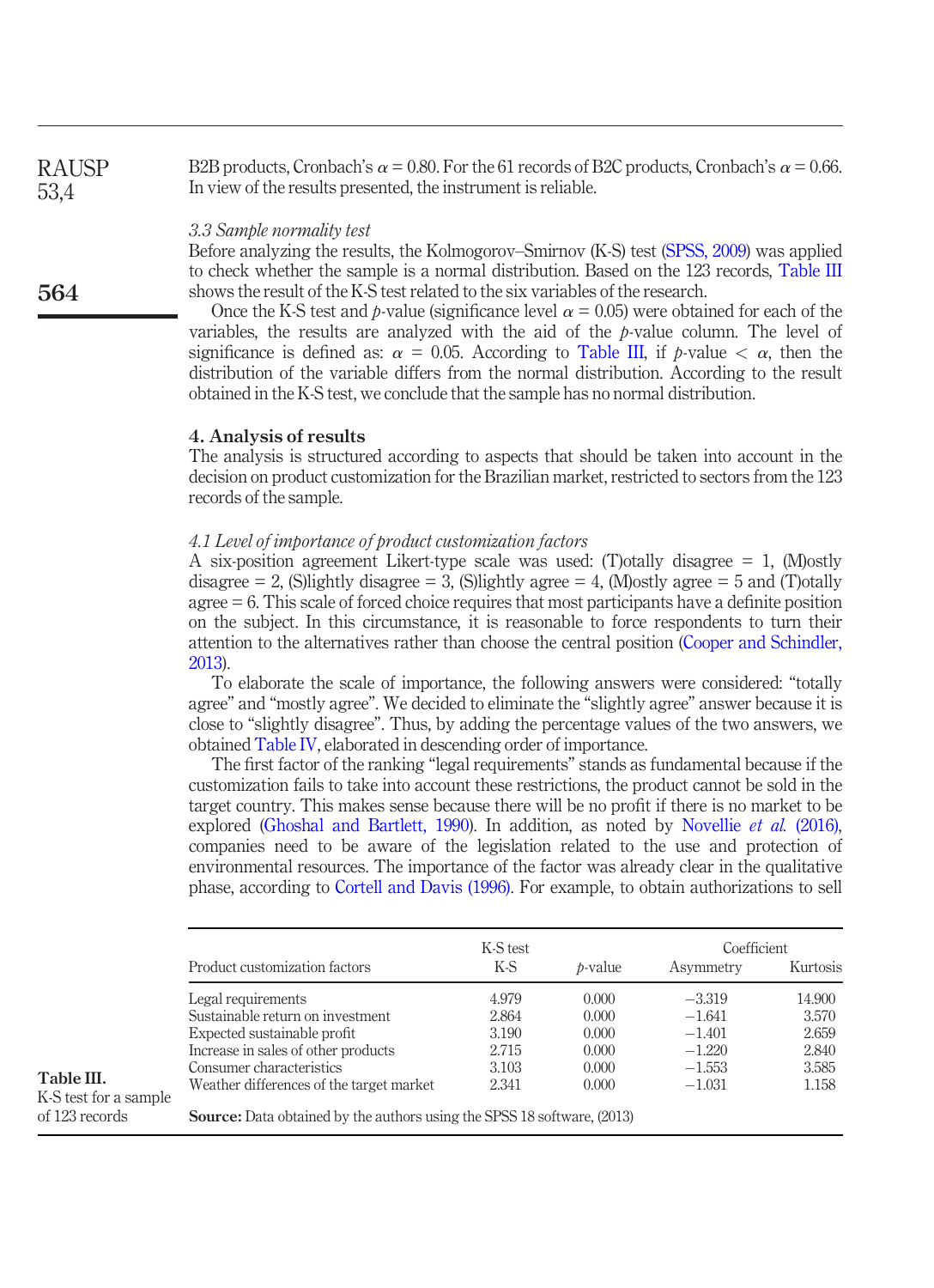legally customized products, the analyzed companies (Tetra Pak, Bristol Myers-Squibb, Nestlé Health Science and Johnson and Johnson) followed Agência Nacional de Vigilância Sanitária standards, the National Health Surveillance Agency.

The following factor "consumer characteristics" is second in the ranking because once the obstacles posed by legislation have been overcome, it will be necessary to understand the consumer preferences and trends in the country of origin. According to several authors [\(Thompson and Chmura, 2015](#page-19-7); [Schnurr and Scholl-Grissemann, 2015\)](#page-19-8), there are consumers who need products that resemble and adapt to their personal needs. Therefore, the customization will be as adequate as possible, following the preferences of the local market, and the ease of access to distribution channels that may impact on global standardization [\(Hutt and Speh, 2012\)](#page-18-3).

The third factor "sustainable return on investment" has proved to be more important than the immediately subsequent factor "expected sustainable profit". It can be inferred that the company understands that product customization for different markets should generate financial results that exceed the initial investment in production, sales and other customization costs. This argument suggests that the company is able to increase the benefits of economies of scale by grouping production or transferring production to low-cost countries (Senn *et al.*[, 2013\)](#page-19-1). Therefore, the sustainable profit would be a consequence of sustainable return.

The fifth factor pointed out by the respondents,"increase in the sale of other products", is deemed important but has a marginal effect on the decision to customize when compared to the previous factors. It is considered that this factor was in the fifth position because it is understood that the customization of the target product should present satisfactory and acceptable results in a way that justifies its permanence in the country. It is worth noting that margin losses may occur at the beginning of product customization in the target market, but in the long term, portfolio sales may increase in relation to international agreements between global suppliers and the company that customizes the product. Therefore, once the target product has achieved the expected results, a new strategy for other products in the portfolio would be developed. Within this context, Cai et al. [\(2015\)](#page-17-0) state that some companies adopt a proactive market orientation and focus on meeting the potential needs of customers.

Finally, "differences in the weather of the target market" ranked sixth, and this result can be inferred as a factor related to the type of product customized. The sample failed to capture the sectors that consider weather as an important factor for customization. However, food companies that use strict logistics to deliver perishable products may consider this factor as important ([Roslow](#page-19-9) *et al.*, 2000). It should be noted that, in the qualitative phase, the company in the food sector Tetra Pak classified this factor as little important. The

<span id="page-10-0"></span>

| B2B/B2C ranking | Importance of product customization factors                                    | Agree $(\% )$<br>$(M) + (T)$ |                     |
|-----------------|--------------------------------------------------------------------------------|------------------------------|---------------------|
| 1st             | Legal requirements                                                             | 93.50                        |                     |
| 2nd             | Consumer characteristics                                                       | 82.11                        |                     |
| 3rd             | Sustainable return on investment                                               | 78.86                        |                     |
| 4th             | Expected sustainable profit                                                    | 70.73                        |                     |
| 5th             | Increase in sales of other products                                            | 68.30                        |                     |
| 6th             | Weather differences of the target market                                       | 67.48                        | Table IV.           |
|                 | <b>Source:</b> Data obtained by the authors using the SPSS 18 software, (2013) |                              | $B2B + B2C$ ranking |

Factors on product customization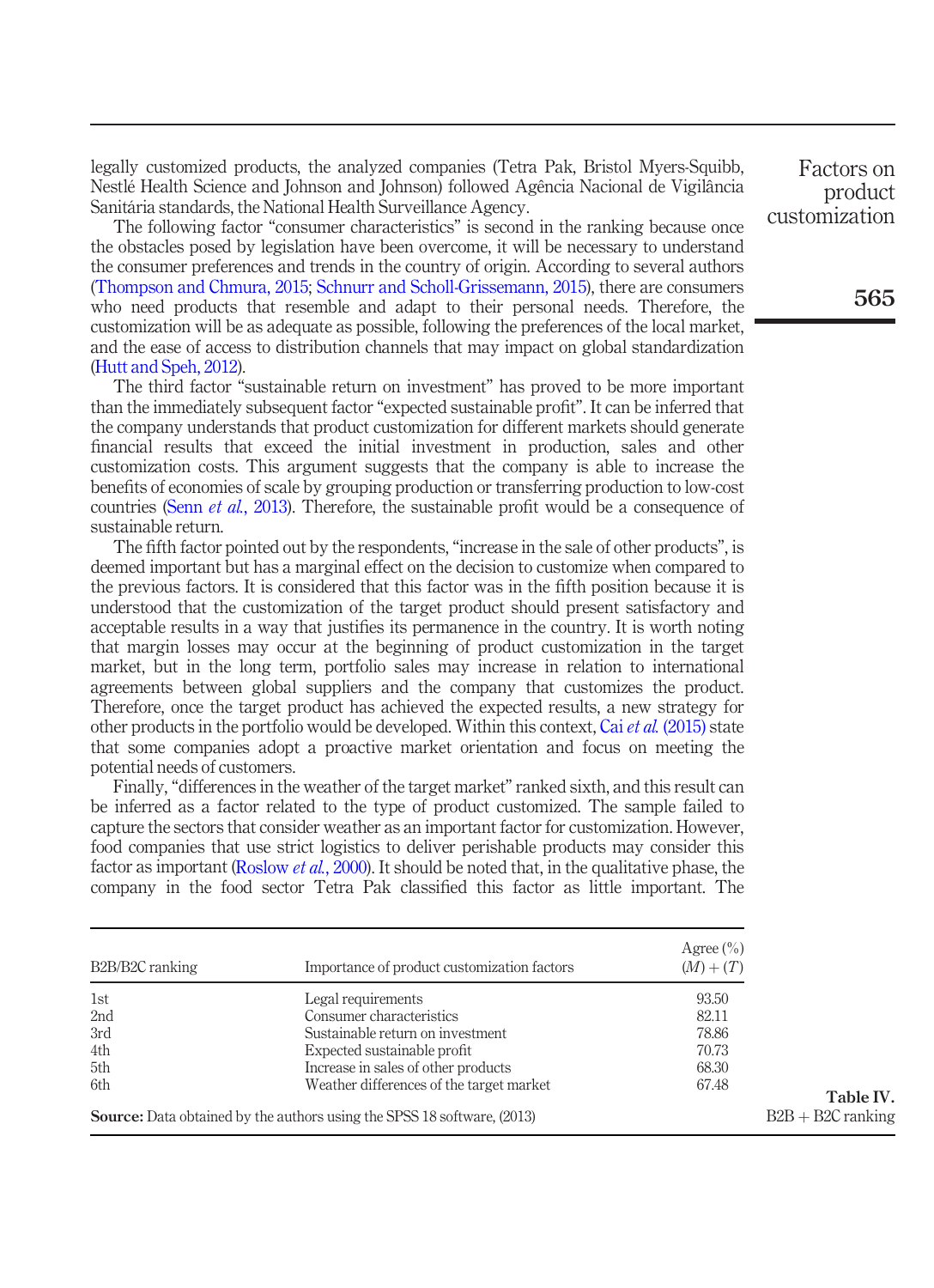respondents reported that a delicate product such as milk – packed in aseptic packaging – can be transported at low cost and with guaranteed quality to consumers and places previously out of reach. Hot and humid weathers are no longer obstacles. Essentially, in Brazil, for this study, we have not verified the relationship proposed by [Murray](#page-18-12) *et al.* (2010) between temperature and consumer (B2C) or customer (B2B) spending, which may be justified by the fact that weather influences customer's behavior and mood.

In another context of analysis, by organizing the information resulting from the factors into a graph, we obtained [Figure 3](#page-11-0). Thus, it can be seen that there are three groups of factors associated by the proximity of the percentage values, classified as follows:

- (1) essential factors (legal requirements and consumer characteristics);
- (2) performance factors (sustainable return on investment and expected sustainable profit); and
- (3) alternative factors (increase in the sale of other products and differences in the weather of the target market).

It is understood that the essential factors must be customized, because if the guidelines of product customization are not considered, the company will be totally committed to the intentions of internationalization [\(Jussani and Vasconcellos, 2013](#page-18-5)). Once the essential factors are consolidated, the company drives its efforts toward the performance factors. In other words, the company will be concerned with the factors associated with economic and financial indicators to make sure that the operation in the target market will be within the company's strategy ([Hill, 2014;](#page-18-21) Cai et al.[, 2015](#page-17-0)).

At this point, it should be noted that the Nestlé Health Science and Tetra Pak cases illustrate well the performance factors. These companies managed to customize the products without adversely affecting the quality and functionality in relation to the same products in the parent company.

Finally, the alternative factors can be customized according to the physical or geographical characteristics of the country as proposed by [Murray](#page-18-12) et al. (2010). From this perspective, we have presented considerations previously. This reflection, resulting from [Figure 3](#page-11-0), should be taken into account when thinking about customizing products in the target market with the possibility of satisfactory results.



<span id="page-11-0"></span>

**Source:** Data obtained by the authors from the SPSS18 software (2013)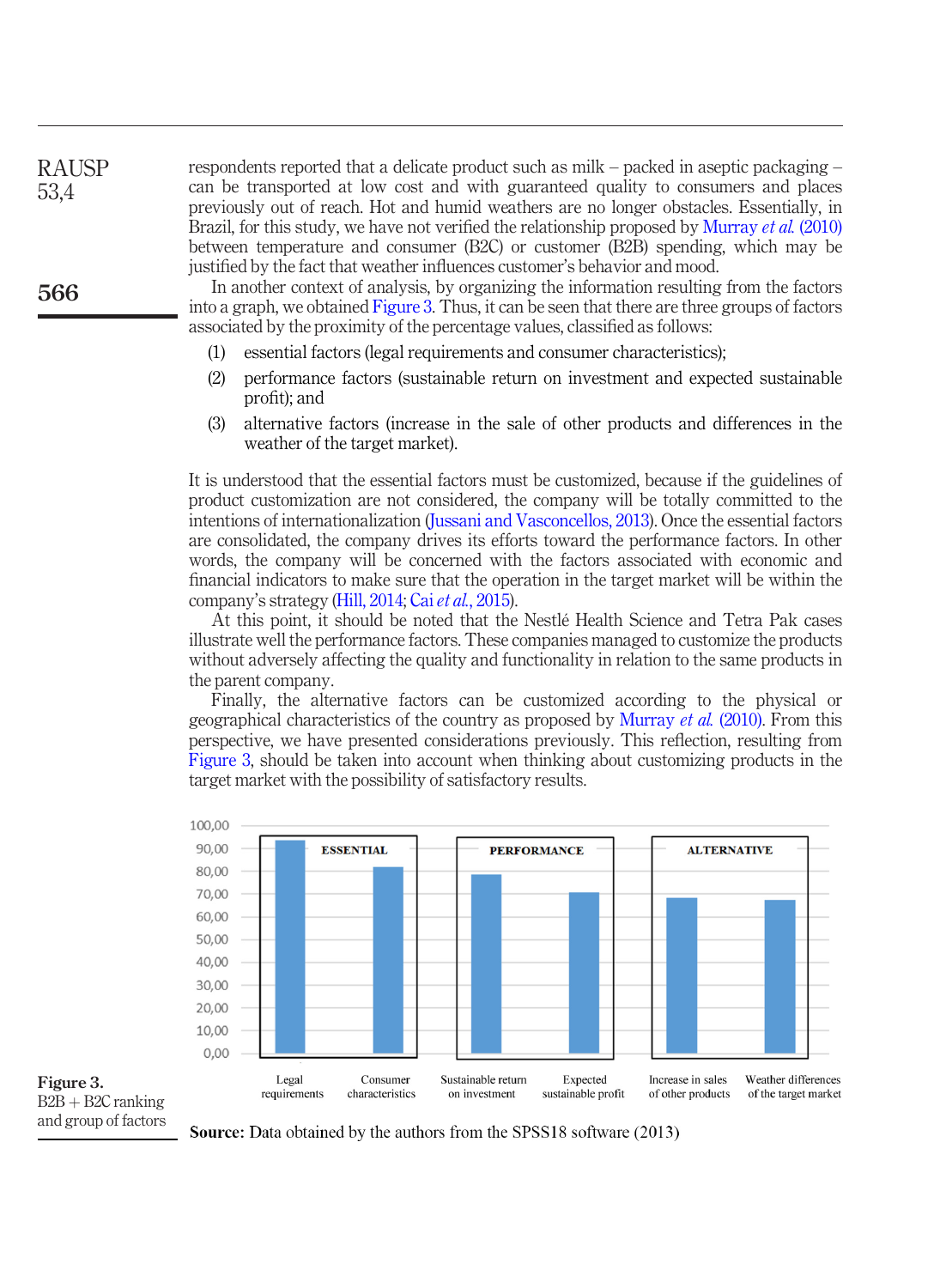# 4.2 Differences between product customization factors of Business to Business and Business to Consumer products

We prepared one ranking for the product customization factors of B2B products and one for the product customization factors of B2C products. In addition, two nonparametric tests were used: Mann–Whitney and classification tree by the *Chi-squared Automatic Interaction* Detection method (CHAID). These tests seek to identify the differences in the customization factors between B2B and B2C products.

First, we extracted 61 valid sample records, for the B2B product type. The same criterion used for the preparation of the general ranking was adopted in this analysis. To elaborate the scale of importance of B2B products, the following answers were considered: "totally agree" and "mostly agree". By consolidating the percentage values of the two answers, we obtained the left side of [Table V,](#page-12-0) in descending order of importance.

Likewise, the same procedure was performed for the 62 valid sample records for the B2C product type. The same criterion used for the preparation of the general ranking was adopted in this analysis. To elaborate the scale of importance of B2C products, the following answers were considered: "totally agree" and "mostly agree". By consolidating the percentage values of the two answers, we obtained the right side of [Table V](#page-12-0), in descending order of importance. [Table V](#page-12-0) makes it possible to make a comparison between the two types of products in relation to the degree of importance of the factors that influence the decision to customize them.

By comparing the first three factors of [Table V,](#page-12-0) in both columns, we see a reversal of the position between "consumer characteristics" and "sustainable return on investment" between B2B and B2C. It is known that the factor "legal requirements" should be considered as the first, because if the company fails to comply with the laws and regulations of the country, it will not be able to market the products in the target market.

However, for B2B products, the factor "sustainable return on investment" is more important than "consumer characteristics" because it will define the profit margin required for the company to stay in the target market ([Hutt and Speh, 2012;](#page-18-3) [Rao-Nicholson and Khan,](#page-18-8) [2017\)](#page-18-8). As for B2C products, the "consumer characteristics" factor is more critical because the company depends on the acceptance of the product by the final consumer to establish itself in the target market. It is only after the product is approved by the final consumers that the company turns its attention to the return on investment [\(Czinkota and Ronkainen, 2012\)](#page-18-4). Thus, it can be seen that the profile of the final consumer is more critical in B2C products in relation to the profile of the intermediary consumer, that is, the profile of the buyer's company, in B2B products.

By comparing the classification on the left side of [Table V](#page-12-0) (B2B ranking) with that obtained in [Table IV](#page-10-0) ( $B2B + B2C$  ranking), it is noted that only the first and last factor are

<span id="page-12-0"></span>

| Agree $(\% )$                                      | $(M) + (T)$ Ranking B2B products                                                                                                                                                                                                           | $\#$ Ranking B2C products                                                                                                                                                                                                                                                                                       | Agree $(\% )$<br>$(M) + (T)$                       |                                                                          |
|----------------------------------------------------|--------------------------------------------------------------------------------------------------------------------------------------------------------------------------------------------------------------------------------------------|-----------------------------------------------------------------------------------------------------------------------------------------------------------------------------------------------------------------------------------------------------------------------------------------------------------------|----------------------------------------------------|--------------------------------------------------------------------------|
| 96.72<br>81.96<br>78.68<br>75.41<br>68.86<br>68.85 | Legal requirements<br>Consumer characteristics<br>Sustainable return on investment<br>Expected sustainable profit<br>Increase in sales of other products<br><b>Source:</b> Data obtained by the authors using the SPSS 18 software, (2013) | $1st$ Legal requirements<br>$2nd$ Consumer characteristics<br>3 <sup>rd</sup> Sustainable return on investment<br>$4th$ Expected sustainable profit<br>5 <sup>th</sup> Increase in sales of other products<br>Weather differences of the target market 6 <sup>th</sup> Weather differences of the target market | 90.32<br>85.49<br>75.81<br>72.58<br>66.13<br>61.29 | Table V.<br>Importance of<br>customization factors<br>by type of product |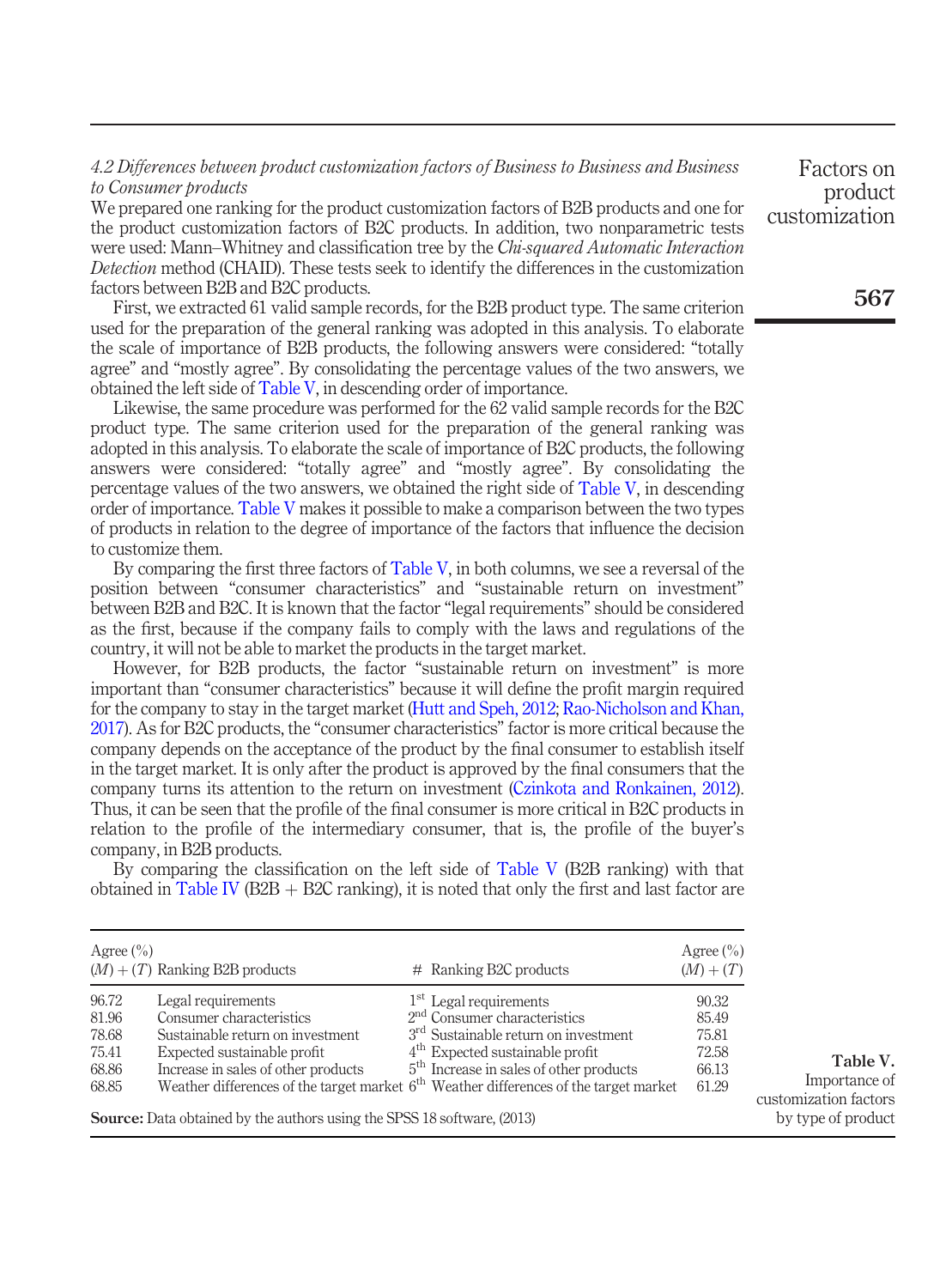aligned in both classifications. It is concluded that the general ranking is not strongly related to the importance of the customization factors of B2B products.

By comparing the classification on the right side of [Table V](#page-12-0) with that obtained in [Table IV](#page-10-0), it can be seen that the first four factors are aligned in both classifications. In other words, the ranking of B2C products is virtually equal to the general ranking. From this perspective, it can be said that the general ranking is directly related to the importance of the customization factors in B2C products.

It is concluded that the order of importance of the customization factors differs between the types of products. Thus, based on the data presented, it is possible to infer that a general classification for both types of products is unlikely to occur. Therefore, the findings of the research can be understood as: factors that most impact the decision on product customization in a given country ([Hill, 2014\)](#page-18-21).

It can be seen that the sample of both types of product has a large number of economic sectors. One can explain the difference in the classification of both types of product by this argument. After all, each economic sector of both B2B and B2C products has particularities that must be taken into account in the decision on product customization [\(Hutt and Speh,](#page-18-3) [2012](#page-18-3)).

However, there is a positive convergence regarding the factors presented to the respondents. If, on the one hand, there was no general classification for both types of product, on the other hand, the vast majority of answers ranged from "mostly agree" to "totally agree". If the factors chosen were not in line with the importance for customization, the dominant answers would be "totally disagree" and "mostly disagree". By applying the Mann–Whitney test ([SPSS, 2009](#page-19-11)), in the 123 records, for the customization factors by type of product, we come up with [Table VI](#page-13-0).

"Consumer characteristics" is the only factor that has statistical significance  $(p$ -value = 0.031), considering  $\alpha$  = 5 per cent. This means that there are differences in five factors of the research, but they do not cause significant differences in opinion. However, the factor "consumer characteristics" (B2C) or "customer characteristics" (B2B) may generate crucial differences of opinion among respondents, that is, it can be inferred that, according to [Thompson and Chmura \(2015\)](#page-19-7), the concept of consumer (B2C) or customer (B2B) forms different groups and thus tends to diverge in the research.

In view of this argument, for example, for B2B customers, legal entities, the decision to buy requires hierarchical approval and numerous departments within the company [\(Swani](#page-19-2) et al.[, 2014;](#page-19-2) [Hutt and Speh, 2012](#page-18-3)). On the other hand, for B2C consumers, individuals, the decision to buy is influenced by personal needs, people close to them or people who are a reference in the product [\(Davvetas and Diamantopoulos, 2016](#page-18-10); [Czinkota and Ronkainen,](#page-18-4) [2012](#page-18-4)). In addition, it can be seen that B2C consumers tend to buy fewer units and use them for their own consumption. In contrast, for B2B customers, the volume of purchases is

<span id="page-13-0"></span>

|                                                                       | Product customization factors                                                                                                                                                                                                                                                          | Mann-Whitney $U$                                                           | <i>b</i> -value                                    |
|-----------------------------------------------------------------------|----------------------------------------------------------------------------------------------------------------------------------------------------------------------------------------------------------------------------------------------------------------------------------------|----------------------------------------------------------------------------|----------------------------------------------------|
| Table VI.<br>Mann-Whitney test<br>for the variable type<br>of product | Legal requirements<br>Sustainable return on investment<br>Expected sustainable profit<br>Increase in sales of other products<br>Consumer characteristics<br>Weather differences of the target market<br><b>Source:</b> Data obtained by the authors using the SPSS 18 software, (2013) | 1,725,000<br>1,745.500<br>1,686,000<br>1,726,000<br>1,500,000<br>1.686.500 | 0.245<br>0.431<br>0.267<br>0.376<br>0.031<br>0.278 |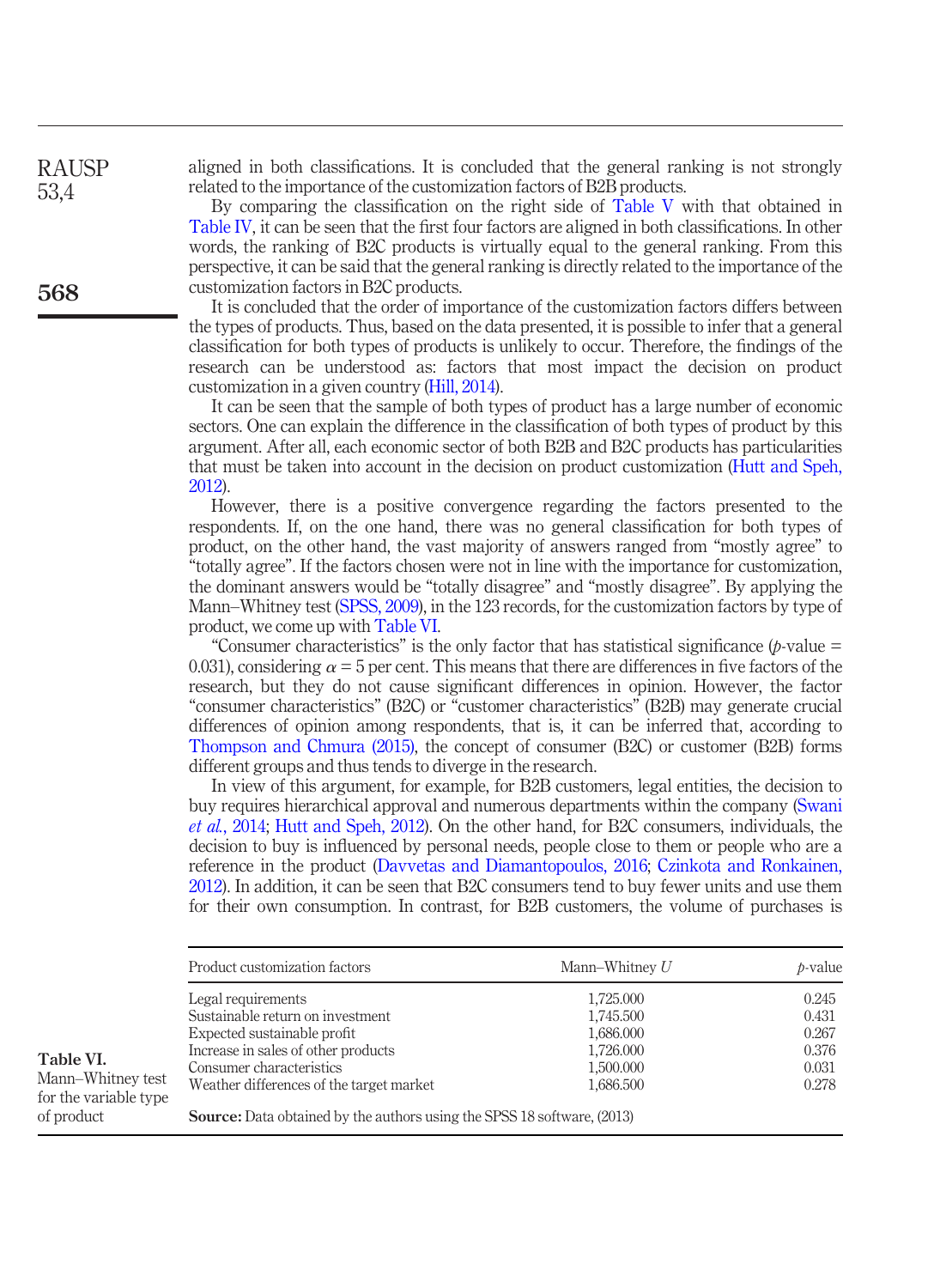significant and, in general, aims to meet the needs of the company as a whole [\(Hutt and](#page-18-3) [Speh, 2012\)](#page-18-3).

In fact, [Table V](#page-12-0) shows evidence of these arguments. Taking into account the "mostly agree" and "totally agree" answers, it was found that for the factor "consumer characteristics", the B2B product (78.68 per cent) had a lower agreement compared to the B2C product (85.49 per cent). In summary, statistically, the opinion among the respondents of both types of product was different. Also in [Table V](#page-12-0), there were divergent opinions regarding the order of importance of the consumer characteristics factor ([Hutt and Speh,](#page-18-3) [2012;](#page-18-3) [Czinkota and Ronkainen, 2012\)](#page-18-4).

Johnson & Johnson (B2C) and Bristol-Myers Squibb (B2B) cases are worth considering to corroborate the results of the survey on consumer characteristics. It can be seen that for the B2C product, mouthwash, the company launched a new option with a mild flavor, for consumers who prefer to use it without alcohol in the composition. Conversely, for the B2B product – a drug with active principle that treats the symptoms of moderate rheumatoid arthritis – it is assumed that the physician will be responsible for choosing the product, as he is the professional who is technically competent to make the decision. Thus, if through objective criteria the physician recognizes the advantages and benefits of the drug, then it will be prescribed for the treatment of the patient, and there will be a tendency of absorption of the product by other patients.

To confirm the findings of the Mann–Whitney test, a second statistical test was performed: the classification tree test according to the CHAID method [\(SPSS, 2009](#page-19-11)). In this process, we choose the independent variable (type of product), which has the strongest interaction with the dependent variables (the six factors of importance in the customization decision). The tree resembles a regression: the classification is based on the independent variable. After processing the variables, the result is the information shown in [Figure 4.](#page-14-0)

The first node (Node 0) shows the variable "type of product" and the respective categories: industrial product B2B (49.6 per cent) and consumer product B2C (50.4 per cent). The classification tree found a single significant association between the independent



<span id="page-14-0"></span>Source: Data obtained by the authors using the SPSS 18 software, (2013)

Factors on product customization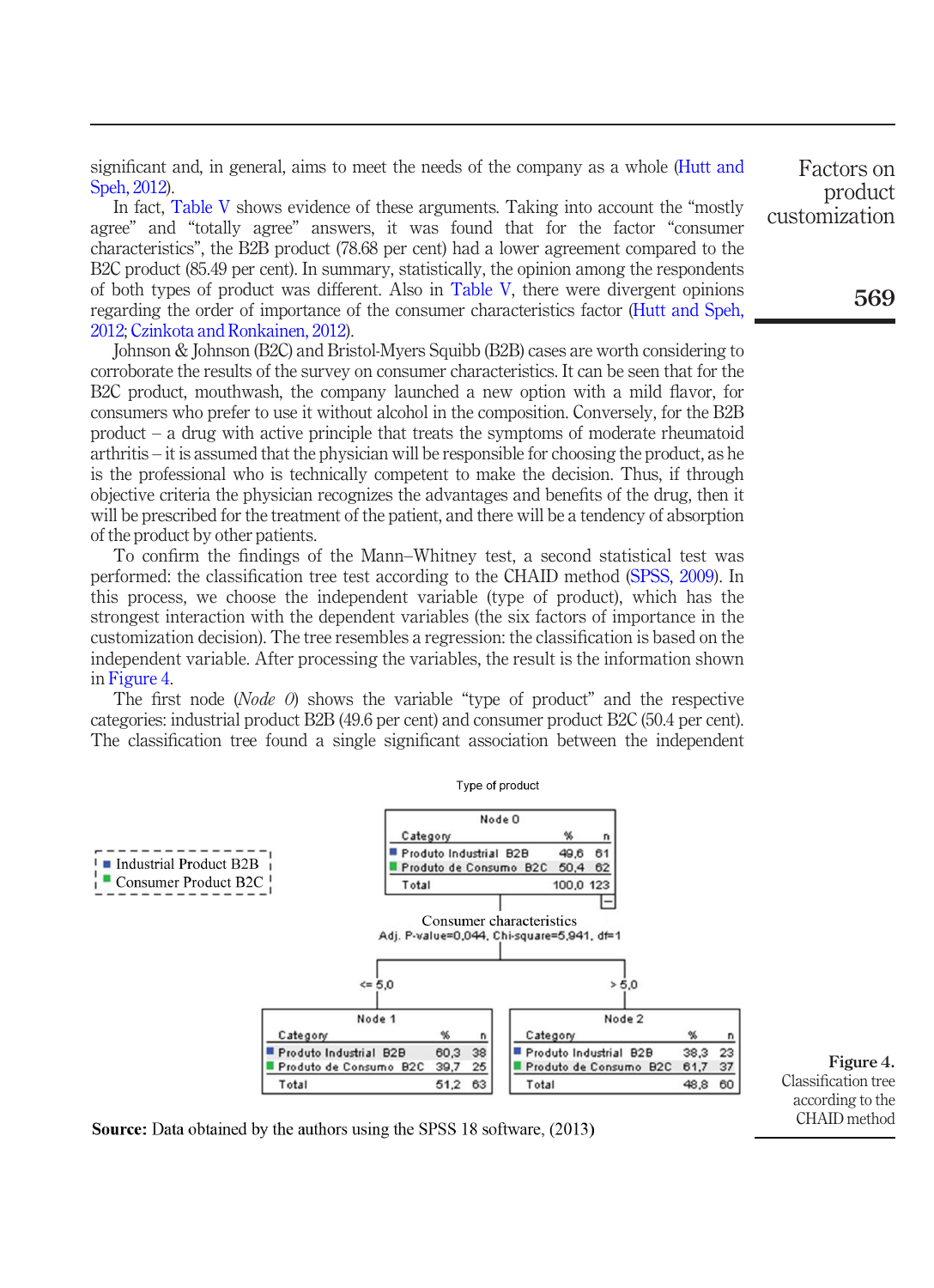variables: consumer characteristics (p-value = 0.044 and  $\chi^2$  = 5.941). Thus, as found in the Mann–Whitney test, the *p*-value of this factor is below 5 per cent. RAUSP

> It is possible to see the details of this divergence from the child nodes (Node 1 and Node 2) in [Figure 4.](#page-14-0) It can be seen in Node 1 answers that had the degree of agreement below or equal to 5, that is, from: totally disagree  $= 1$  to: mostly agree  $= 5$ . We obtained 63 records (38 B2B and 25 B2C). The type of product that reached the highest frequency was the B2B with 38 records or 60.3 per cent of the sample of 61 records.

> As for Node 2, we can see answers that had the degree of agreement above 5, that is, totally agree = 6. We obtained 60 records (23 B2B and 37 B2C). The type of product that reached the highest frequency was the B2C with 37 records or 61.7 per cent of the sample of 62 records.

> Having shown the details of the analysis of the tree and how the consumer characteristics factor was obtained as the only significant difference between the two types of products, we can proceed to the last stage of the classification tree. From this perspective, [Table VII](#page-15-0) shows an analysis of the assertiveness of the classification tree, that is, the reliability of the results found for the consumer characteristics factor.

> The interpretation of the information in the table shows that of the 61 records obtained as industrial product, 38 records were correctly classified as industrial product and 23 records were erroneously classified as consumer product. Therefore, the correct classification of B2B records was 62.3 per cent.

> Likewise, of the 62 records obtained as consumer product, 37 records were correctly classified as consumer product and 25 records were erroneously classified as industrial product. Therefore, 59.7 per cent of B2C records were correctly classified. It can be said that the reliability of the classification tree test was 61.0 per cent. In view of the analysis presented for the sample, the results obtained in this method are acceptable.

> Therefore, in the variable "consumer characteristics", the values of the levels of significance, both in the Mann–Whitney test and in the classification tree, converge into results, that is, it was shown that the variable "consumer characteristics" indicates significant differences between B2B and B2C [\(Hutt and Speh, 2012](#page-18-3)), confirmed by the statistical analysis.

> It is understood that product customization, B2B and B2C, is characterized as strategic, as it reflects decisions whose results will have long-term consequences and which involve a high cost of reversibility. Thus, products resulting from customization must reflect the core competencies of the organization that are critical to meeting the needs of current and potential customers. Furthermore, the more demanding the customers, the greater the customization. Therefore, to maintain product superiority, that is, image and quality, companies need to invest in R&D for new products, as well as in manufacturing methods [\(Czinkota and Ronkainen, 2012\)](#page-18-4).

<span id="page-15-0"></span>

|                                                                                       | Values found                                    | Correct classification $(\% )$                                                | Expected values<br>Industrial product | Consumer product |
|---------------------------------------------------------------------------------------|-------------------------------------------------|-------------------------------------------------------------------------------|---------------------------------------|------------------|
| Table VII.<br>Assertiveness of the<br>classification tree for<br>the variable type of | Total<br>Industrial product<br>Consumer product | 61.0<br>62.3<br>59.7                                                          | 38<br>25                              | 23<br>37         |
| product                                                                               |                                                 | <b>Source:</b> Data obtained by the authors using the SPSS18 software, (2013) |                                       |                  |

570

53,4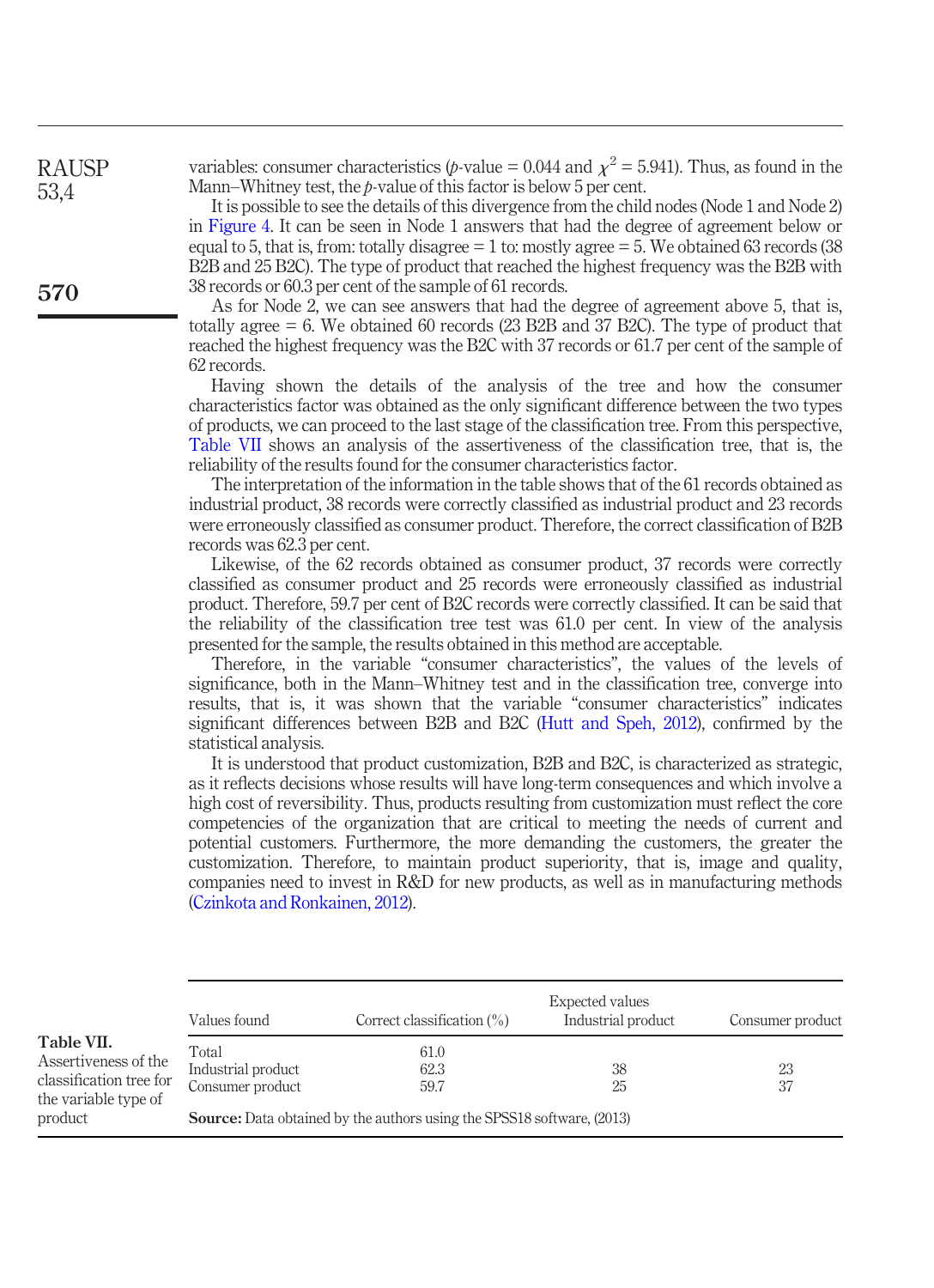To clarify this statement, the product Tetra Brik® Aseptic 1000 *Mid FlexiCap*, produced by B2B customers, is an example. However, the final destination of the product is B2C consumers who perceive the company Tetra Pak as responsible for the product. This consideration is necessary because this factor is related to both the B2B and B2C customer, with respect to the image and quality of the product.

Thus, decisions on product customization are affected by the behavior, taste and local traditions, that is, when purchasing the Tetra Brik<sup>®</sup> Aseptic 1000 Mid FlexiCap packaging, consumers do notice the intuitive and convenient closure. Consumer wants the cap to close the product and not just to open it. They expect to hear the "click" sound, a characteristic noise produced by the packaging, which indicates that it is safely closed when storing it in the refrigerator.

The variable "consumer characteristics" is one of the main aspects in the decision for customization in this B2B product, as it determines the acceptance of the product by the B2C consumer, reflected in the sales in the local market. In summary, we found the following advantages: B2C consumer: easy to open with cap in a family-sized packaging, B2B customer: competitive cost of the system with cap injection, low amount of raw material and better pallet stacking.

This reflection corroborates the statement of [Thompson and Chmura \(2015\)](#page-19-7) that customers form different groups and, therefore, the market concept needs to be adjusted to successfully accommodate product customization.

Moreover, as a result of the changes in the market concept, companies develop different communication strategies with the users to support them in the purchase decision ([Schnurr](#page-19-8) [and Scholl-Grissemann, 2015\)](#page-19-8). For example, B2C uses social media to increase brand awareness, whereas in B2B, companies resist using this resource ([Swani](#page-19-2) et al., 2014). Within this context, the type of consumer shows the importance of how communication should be handled when customizing for B2B customers. In the case of B2C consumers, the use of social media results in successful communication. Therefore, the variable "consumer characteristics" has crucial divergences of opinion among respondents.

## 5. Final considerations

The purpose of the analysis presented was to obtain evidence and answers for the identification of the factors that influence the decisions on the customization of industrial products and consumer products for a given country in an internationalized company. Based on the literature, we defined the factors that influence the decision on product customization. They are legal requirements, sustainable return on investment from the product customization, expected sustainable profit resulting from product customization, impact of product customization on portfolio sales, product customization resulting from consumer (B2C)/ customer (B2B) characteristics and differences in the weather of the target market.

We developed a conceptual model based on these factors – qualitatively tested in four internationalized companies. To substantiate the factors quantitatively, a survey was elaborated, applied to a sample of experts on the subject of product customization. The MDPO approach was adopted as a reference [\(Rubenstein, 1976\)](#page-19-10). As a result of these two methods, we sought to make it clear that there are no simple formulas or generic solutions for the customization of B2B and B2C products.

The minimum customization will achieve gains of scale and cost reduction. However, it will fail to meet the customer (B2B) or consumer (B2C) in details deemed decisive for the acceptance of the product in the target market. In addition, it will lose development initiatives by the subsidiary ([Keegan, 2013;](#page-18-2) Senn *et al.*[, 2013](#page-19-1)). The total customization will achieve wide acceptance of the product by customers/consumers. However, production

Factors on product customization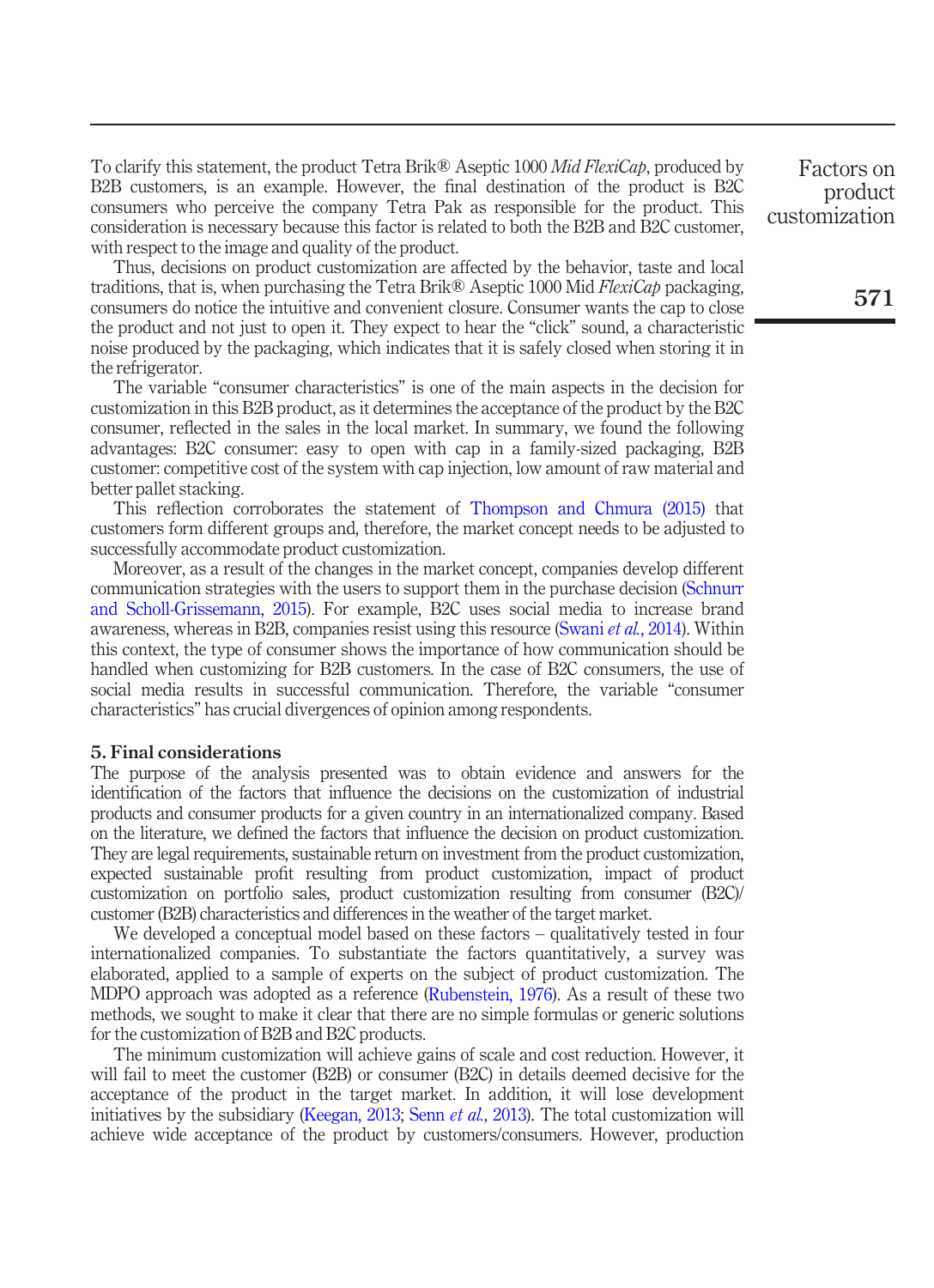could become unfeasible because of the high costs to meet specific technical details in the target market. Add to this argument the loss of synergies and the opportunity to market the product in new international markets [\(Hutt and Speh, 2012](#page-18-3); [Czinkota and Ronkainen, 2012\)](#page-18-4).

Therefore, between these two points of the product customization scale, there are numerous possibilities. The authors, through the research, could see that the customization solutions need to be found for each situation. Thus, it was possible to directly elaborate three types of classification: a general classification for both types of products, [\(Table IV\)](#page-10-0) a classification for B2B products and a classification for B2C products [\(Table V](#page-12-0)). Note that for B2C products, the classification indicated the first four factors in line with the general classification.

Tests were adopted to ensure the statistical significance of the sample and to identify the important factors for the two types of products. The Mann–Whitney test revealed that the factor consumer/customer characteristics is the only factor that has divergent opinions about the concept of consumer and customer in both types of product. It was found that a possible cause is the formation of different groups with different characteristics. For example, the concept of consumer considers the predominance of impersonal relationships [\(Thompson and Chmura, 2015;](#page-19-7) [Davvetas and Diamantopoulos, 2016](#page-18-10)), whereas the concept of customer is based on professional relationships ([Swani](#page-19-2) et al., 2014; [Hutt and Speh, 2012\)](#page-18-3). The CHAID classification tree test confirmed the Mann–Whitney test.

Within the findings external to the objectives, it is worth noting that the variable sector of activity accounted for 30.08 per cent of the answers for the option services [\(SPSS, 2009\)](#page-19-11). Therefore, it was found that respondents' activities are in sectors with high incidence of services.

In summary, with the research results, we expect to contribute academically and in a business way to the administration field. The academic contribution to the literature on business administration is the new elements for the discussion related to the balance between customization and standardization of products in internationalized companies. As business-related contributions are the suggestions for companies that internationalize in markets with significant differences in relation to the parent company's market. Based on the discussion of the research findings, the companies will be able to find some guidance on what to do first in the process of customization. In other words, the research suggests using the six factors presented to customize products in the international market. The company that uses them will have a great chance of solving some of the customization problems. However, the results found should be considered according to the following limitations.

The statistical validity of the sample does not allow an inference about the universe and the risk of subjectivity is inherent to this type of research. As for the qualitative aspect, the research shows a small magnification of the results for a larger universe of companies. Finally, among the various suggestions for future studies, we highlight the application of the model in factors associated with the B2B and B2C product value chain, with a crossreferencing of the literature and the development of hypotheses to be tested and a quantitative study. We also recommend a research to verify customization factors in hybrid products, that is, a continuum between tangible and intangible. The study and the breakdown of these suggestions deserve further investigation, aiming to improve the concept of factors involving the decision on product customization.

# References

- <span id="page-17-1"></span>Anderson, D.R., Sweeney, D.J., Williams, T.A., Camm, J. and Cochran, J. (2014), Essentials of Statistics for Business and Economics, 7th ed, Cengage Learning, Stamford, CT.
- <span id="page-17-0"></span>Cai, L., Yu, X., Liu, Q. and Nguyen, B. (2015), "Radical innovation, market orientation, and risk-taking in Chinese new ventures", International Journal of Technology Management, Vol. 67 No. 1, pp. 47-76.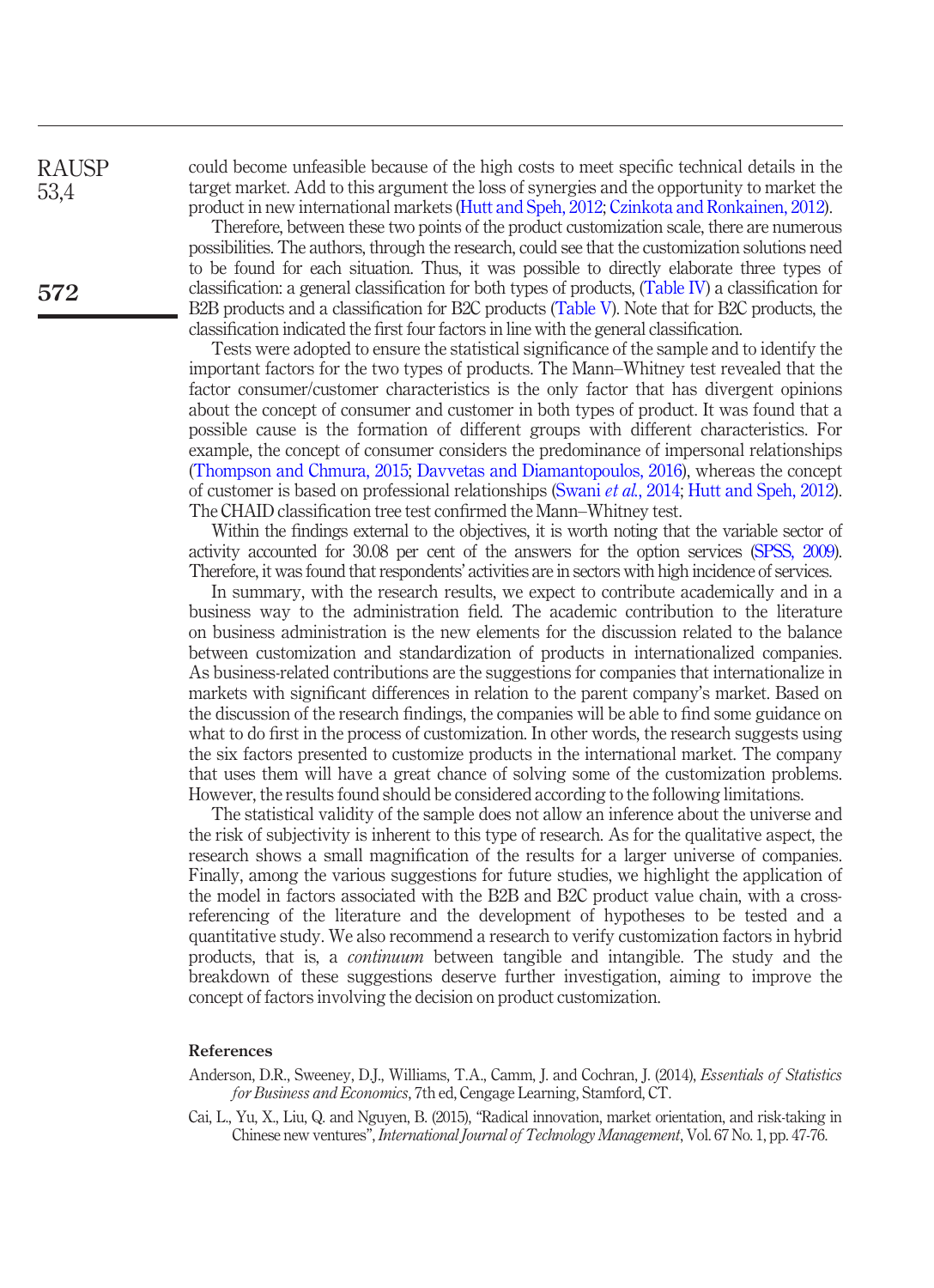<span id="page-18-15"></span>

|     | Cooper, D.R. and Schindler, P.S. (2013), <i>Business Research Methods</i> , 12th ed., McGraw - Hill, New York, |
|-----|----------------------------------------------------------------------------------------------------------------|
| NY. |                                                                                                                |

- <span id="page-18-7"></span>Cortell, A. and Davis, J. Jr (1996), "How do international institutions matter? The domestic impact of international rules and norms restricted access", International Studies Quarterly, Vol. 40 No. 4, pp. 451-478.
- <span id="page-18-18"></span>Cronbach, L.J. (1951), "Coefficient alpha and the internal structure of the tests", Psychometrika, Vol. 16 No. 3, pp. 297-334.
- <span id="page-18-4"></span>Czinkota, M.R. and Ronkainen, I.A. (2012), International Marketing, 10th ed. Cengage Learning, Orlando FL.
- <span id="page-18-9"></span>Davcik, N.S. and Sharma, P. (2015), "Impact of product differentiation, marketing investments and Brand equity on pricing strategies: a Brand level investigation", European Journal of Marketing, Vol. 49 Nos 5/6, pp. 760-781.
- <span id="page-18-10"></span>Davvetas, V. and Diamantopoulos, A. (2016), "How product category shapes preferences toward global and local brands: a schema theory perspective", Journal of International Marketing, Vol. 24 No. 4, pp. 61-81, available at: <https://doi.org/10.1509/jim.15.0110>
- <span id="page-18-14"></span>Fowler, F.J. (2013), Survey Research Methods, 5th ed. Sage, Thousand Oaks, CA.
- <span id="page-18-20"></span>Ghoshal, S. and Bartlett, C. (1990), "The multinational corporation as an interorganizational network", Academy of Management Review, Vol. 15 No. 4, pp. 603-625.
- <span id="page-18-21"></span>Hill, C.H.W. (2014), *International Business: Competing in the Global Marketplace*, 10th ed., McGraw-Hill, New York, NY.
- <span id="page-18-13"></span>Holt, D., Quelch, J. and Taylor, E. (2004), "How global brands compete", Harvard Business Review, Vol. 82, pp. 1-9.
- <span id="page-18-3"></span>Hutt, M.D. and Speh, T.W. (2012), Business Marketing Management: B2B, 11th ed., Cengage Learning, Boston.
- <span id="page-18-17"></span>IBGE (2013), "Pesquisa de inovação 2011", Rio de Janeiro, available at: [ftp://ftp.ibge.gov.br/](http://ftp://ftp.ibge.gov.br/Industrias_Extrativas_e_de_Transformacao/Pesquisa_de_Inovacao_Tecnologica/2011/pintec2011.pdf) [Industrias\\_Extrativas\\_e\\_de\\_Transformacao/Pesquisa\\_de\\_Inovacao\\_Tecnologica/2011/](http://ftp://ftp.ibge.gov.br/Industrias_Extrativas_e_de_Transformacao/Pesquisa_de_Inovacao_Tecnologica/2011/pintec2011.pdf) [pintec2011.pdf](http://ftp://ftp.ibge.gov.br/Industrias_Extrativas_e_de_Transformacao/Pesquisa_de_Inovacao_Tecnologica/2011/pintec2011.pdf)
- <span id="page-18-5"></span>Jussani, A.C. and Vasconcellos, E.P.G. (2013), "Global products or customization to different countries: Conceptual framework and application at Wahler, a German company of the automotive sector", Future Studies Research Journal, Vol. 5 No. 2, pp. 252-286.
- <span id="page-18-2"></span>Keegan, W.J. (2013), Global Marketing Management, 8th ed., Pearson, NJ.
- <span id="page-18-0"></span>Kiss, A., Williams, D. and Houghton, S. (2013), "Risk bias and the link between motivation and new venture post-entry international growth", International Business Review, Vol. 22 No. 6, pp. 1068-1078.
- <span id="page-18-11"></span>Krajicek, D. (2016), "How to balance global scale with local differentiation in marketing: fine- tuning your balance between global scale and local customization can pay dividends", AMA, available at: [www.](http://www.ama.org/publications/MarketingNews/Pages/global-marketing-local-differentiation.aspx) [ama.org/publications/MarketingNews/Pages/global-marketing-local-differentiation.aspx](http://www.ama.org/publications/MarketingNews/Pages/global-marketing-local-differentiation.aspx)
- <span id="page-18-1"></span>McCarthy, E.J. (1996), *Basic Marketing: A Managerial Approach*, 12nd ed. Irwin, Homewood.
- <span id="page-18-12"></span>Murray, K.B., Di Muro, F., Finn, A. and Leszczyc, P.P. (2010), "The effect of weather on consumer spending", Journal of Retailing and Consumer Services, Vol. 17 No. 6, pp. 512-520.
- <span id="page-18-6"></span>Novellie, P., Biggs, H. and Roux, D. (2016), "National laws and policies can enable or confound adaptive governance", Environmental Science and Policy, Vol. 66, pp. 40-46.
- <span id="page-18-19"></span>Nunnally, J.C. (1978), Psychometric Theory, 2nd ed., McGraw-Hill, New York, NY.
- <span id="page-18-16"></span>QUESTIONPRO (2013), Online Research Made Easy, QUESTIONPRO, Seattle, available at: [www.](http://www.questionpro.com) [questionpro.com](http://www.questionpro.com)
- <span id="page-18-8"></span>Rao-Nicholson, R. and Khan, Z. (2017), "Standardization versus adaptation of global marketing strategies in emerging market cross-border acquisitions", International Marketing Review, Vol. 34 No. 1, pp. 138-158, available at: <https://doi.org/10.1108/IMR-12-2015-0292>

Factors on product customization